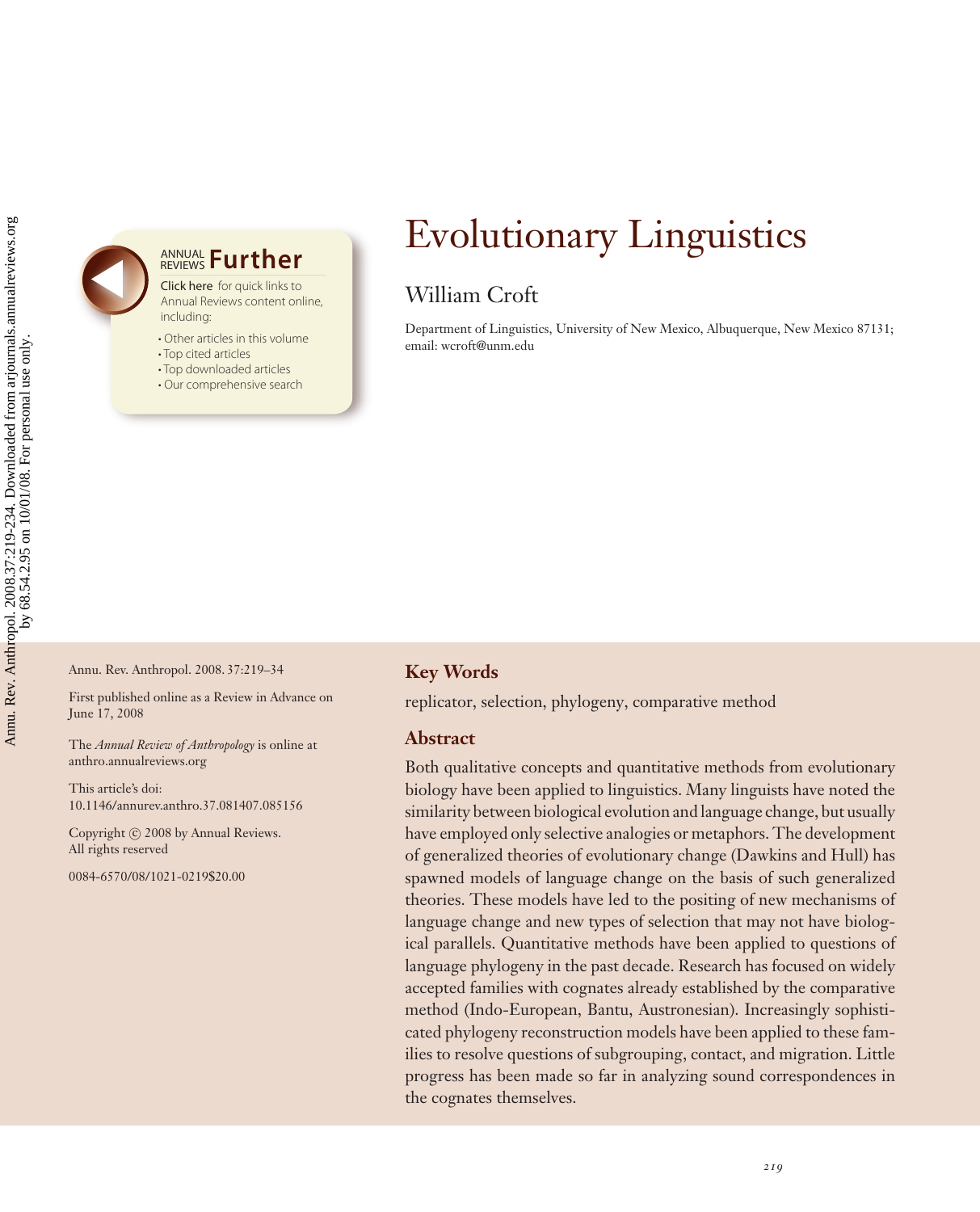#### **INTRODUCTION**

**Phylogeny:** a graph structure, usually a tree, representing the evolutionary history of a set of individuals (organisms, species, languages)

**Selection:** the process by which the interaction of the interactor with its environment causes differential replication of the relevant replicators

Evolutionary models have come to be employed in several areas of the study of language in the past two decades. The use of evolutionary models is naturally found in historical linguistics and also in the study of the origins of language. In the latter case, however, the employment of evolutionary models is handicapped by the absence of data regarding the transition from our primate ancestors to the emergence of modern human language, which is found in all societies. All that we can go by is the archaeological record and the comparison of the socialcognitive abilities and communication systems of humans and other animals, particularly nonhuman primates. Because the study of the origin of human language does not depend on linguistic data, it is not discussed in this article. Even so, the area under review is vast and growing, and therefore this review is restricted to research in which qualitative concepts and quantitative methods from evolutionary biology have been applied to the analysis of language, in particular language change and language phylogeny.

#### **EVOLUTIONARY THEORY AND THEORIES OF LANGUAGE CHANGE**

In historical linguistics, the parallels between biological and linguistic evolution have been observed since Darwin himself first took notice (for a historical survey, see Atkinson & Gray 2005). However, the differences in the domains of biology and language appear to have outweighed the similarities, and Darwinian evolutionary theory has developed over time. In the meantime, the advent of structuralism and generative grammar has led to the dominance of an ahistorical approach to the study of language (Croft 2002). As a consequence, linguistics has rarely used models from evolutionary biology. Nevertheless, the similarities between the two have led historical linguists to employ evolutionary analogies or metaphors. Analogies/metaphors indicate similarities between the two domains (biological evolution

and language change) but do not imply an overarching generalized theory.

An isolated analogy from evolutionary biology that has proven to be useful in explaining language change is Lass's application of exaptation to historical linguistic phenomena (Lass 1990). Exaptation in biology is the employment of a phylogenetic trait for a function different from the one for which it was originally adapted; Lass slightly changes the definition to apply to linguistic structures that have lost their function but have come to be employed for another function.

A recent example of the employment of a biological metaphor is Blevins's theory of evolutionary phonology (Blevins 2004). Evolutionary phonology proposes to account for synchronic phonological patterns as the result of phonetically motivated changes in the transmission of sound systems from adult to child over time. It uses the notions of inheritance (via the child learning the adults' language), variation generated by "errors" in replication (mechanisms by which the listener alters what he hears from the speaker), and natural selection (certain sound changes are more/less likely in particular phonetic contexts). However, because of disanalogies between biological evolution and language change, Blevins explicitly rejects an evolutionary approach to sound change that is more than metaphorical.

Although analogies or metaphors between biological evolution and language change can be fruitful, one does not know which parallels between the two domains are legitimate to draw and which are not, or even more important, which parallel structures must be present for the analogy/metaphor to make sense. In particular, it is common to assume that the mechanisms that cause variation and selection in biological evolution must be the same in other domains such as language change, yet the mechanisms are domain specific. What is required is a generalized theory of evolutionary change that subsumes biological evolution, language change, and other phenomena of evolutionary change such as cultural evolution. Researchers have derived models of cultural evolution from

by 68.54.2.95 on 10/01/08. For personal use only.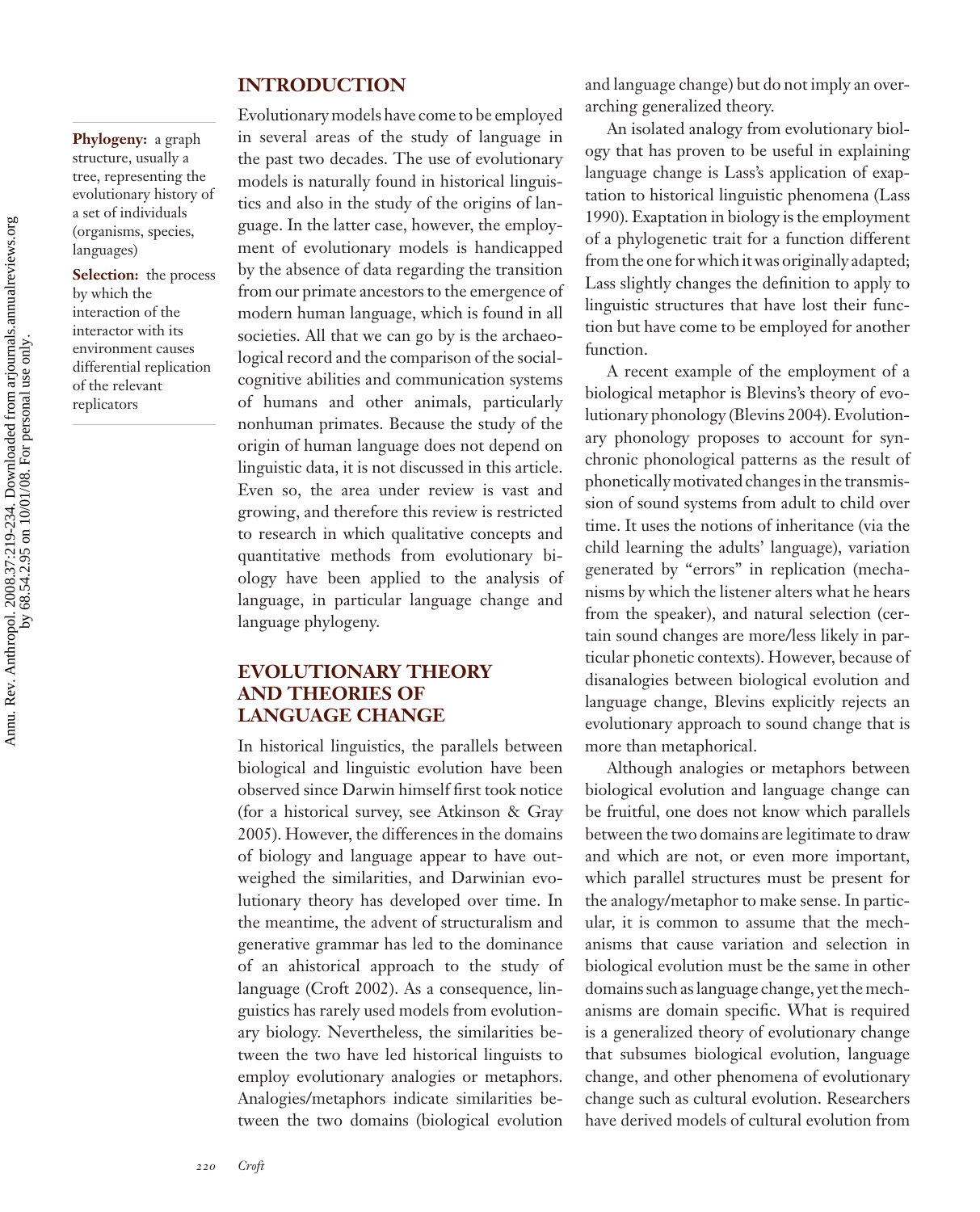biological evolution (Boyd & Richerson 1985, Cavalli-Sforza & Feldman 1981, Durham 1991, Richerson & Boyd 2005). But the generalized theories of evolutionary change that have attracted the most attention in historical linguistics are those developed by Dawkins (1989, 1982) and Hull (1988, 2001).

The most crucial feature of a generalized theory of evolutionary change is that evolutionary change is change by replication, a process by which some entity is copied in such a way that most or all of the structure of the replicate is the same as that of the original. The replication process is cumulative and iterative, leading to lineages. Second, evolutionary change is a two-step process: the generation of variation in the replication process, and the selection of variants via some mechanism. Dawkins' and Hull's models have these properties, as do the models of cultural evolution mentioned above. In the context of language change, Lass notes that these properties are necessary to understand languages as historical entities (Lass 1997, pp. 109–11), although he does not develop a detailed theory of language change on this basis (see also Nettle 1999, Wedel 2006). Evolutionary theory also rejects any notion of progress.

Dawkins' and Hull's models are related but differ in important respects. Dawkins generalizes the concept of a gene as a replicator. The replicator possesses a structure that can be copied. Variation occurs through the copying process. Dawkins also generalizes the concept of an organism as a vehicle. For Dawkins, a vehicle has been constructed by the replicator to aid in its replication. Selection is differential replication, but for Dawkins it is focused on the replicator (the selfish gene concept), whereas in more standard neo-Darwinian models, selection is a function of the organism/vehicle.

Dawkins proposed that there are units of culture with heritable structure that replicate; he called them memes and proposed a science of memetics to study them. Memes have been interpreted as cognitive entities in the minds of humans, instances of human behavior, or artifacts. Most memeticists, including Dawkins himself, assume memes to be cognitive entities. Hence concepts are replicators and minds or brains of individuals are vehicles. Memeticists generally use a parasite-host model for the relationship between memes/concepts and the mind or brain of the possessor: Memes are parasites that use the brain (the host) as their vehicle for replication.

The most extended analysis of language change in Dawkinsian memetic terms is by Ritt (2004). Ritt, a historical phonologist, focuses on phonological change. Following Dawkins, linguistic memes are concepts in the mind; specifically, they are some type of replicable brain structure. Ritt argues that phonemes, morphemes, phonotactic patterns, metrical feet, and phonological rules, or more precisely their conceptual representations, are memes. However, linguistic signs (form-meaning pairings) are not replicators because, in Ritt's view, they do not preserve enough structure in replication. Instead, signs are the result of an alliance of replicators.

In the Dawkinsian model, the linguistic behavior that a speaker produces on the basis of her conceptual memes exists for the purpose of replicating the memes, not for communication (Ritt 2004, p. 231); this is the selfish gene/meme theory. The replicators are replicated across speakers by an imitation process (see Blackmore 1999); variation is generated in imperfect imitation. Ritt proposes several selectional pressures for differential replication (i.e., selection), all operating in the mind/brain. He focuses his attention on meme coadaptation as a selectional pressure, using it to account for the interaction between foot structure and vowel changes in the history of English.

Hull adopts Dawkins' concept of replicator but generalizes the role of the organism to an interactor and defines an interactor as any entity that interacts with the environment so as to cause differential replication (that is, selection) of the relevant replicators. Thus, the interactor's interaction with the environment is the locus of selection; it is not a mere vehicle for the replication of the replicator, and Hull does not advocate the selfish gene/meme interpretation that negates the role of the interactor in **Replicator:** an entity that is copied and preserves most of its structure in copying

**Meme:** a cultural replicator

**Interactor:** an entity that interacts with its environment in such a way as to cause differential replication of the relevant replicators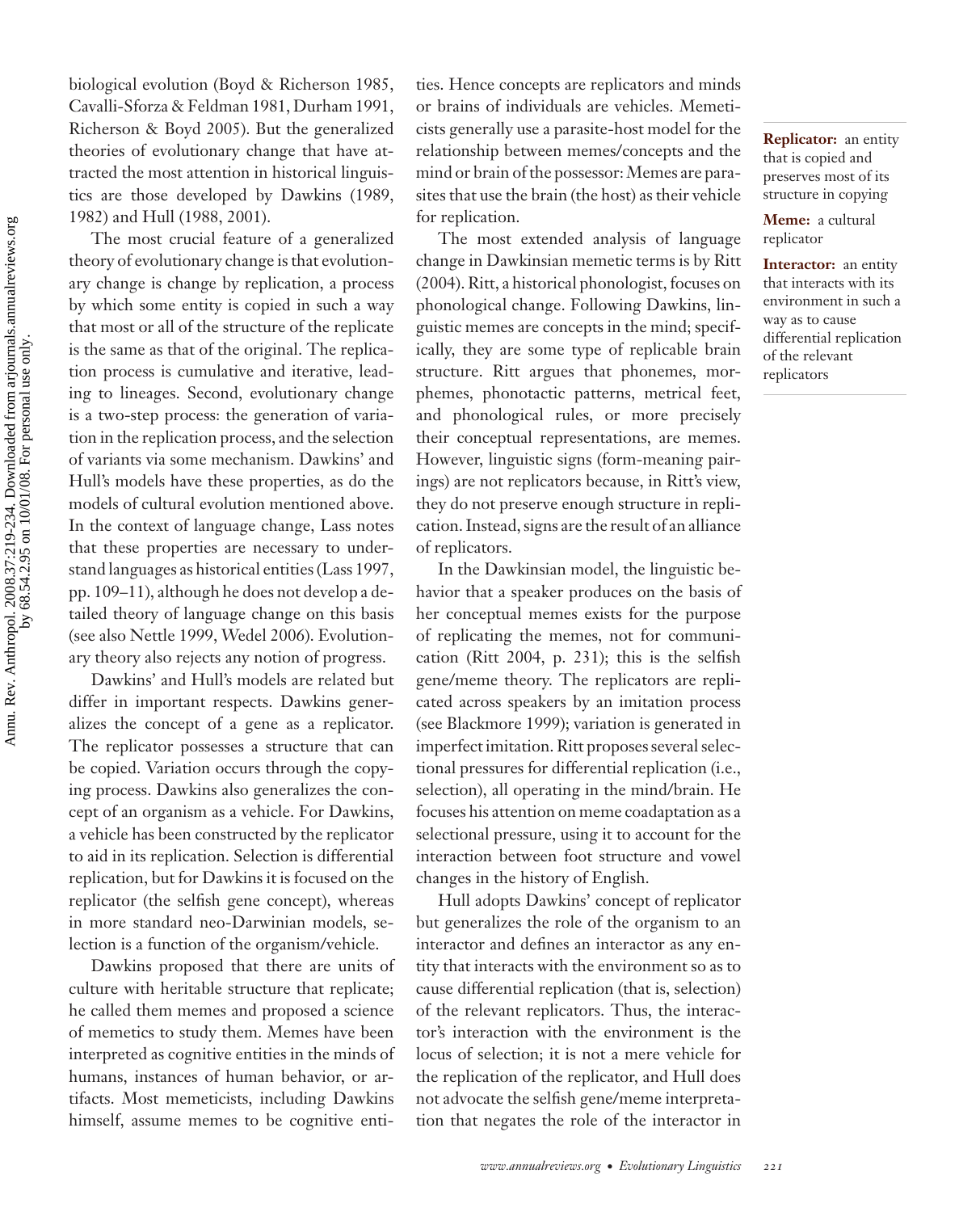**Lingueme:** a

linguistic replicator, that is, a token of linguistic structure produced in an utterance

evolution. Hull argues that interactors may exist at different levels in the biological hierarchy (gene, cell, organism, even a species), although the organism's interaction with its environment in natural selection is the canonical case. Hull's general analysis of selection is thus centered on the processes by which the interactor's interaction with its environment causes the differential replication of replicators.

Hull (1988, 2001) presents a theory of conceptual change in science in which scientific concepts are replicators and the scientists are interactors. Hull's general analysis of selection does not assume any specific causal relationship from replicator to interactor, so there is no need to invoke a parasite-host model for the concept-scientist relation. However, scientists must be able to cause the differential replication of their ideas/concepts, which they do through publishing, lecturing, and teaching.

The most detailed application of Hull's general analysis of selection to language change is in Croft (2000, 2002, 2006). Croft argues for a model in which the linguistic replicators are behaviors, that is, tokens of linguistic structures in utterances produced by speakers. Croft coins the term lingueme to describe the linguistic replicator. The speakers themselves are interactors. The speaker replicates the replicators in speaking, generating variation in the production and comprehesion of utterances. In Croft's model, linguistic structures evolve via language use, not via language acquisition.

Croft's model, like Hull's, does not specify the mechanisms by which variation is generated. Croft, like all evolutionary biologists and most historical linguists, rejects teleological mechanisms. Croft allows for widely proposed intentional mechanisms, such as expressiveness and avoidance of misunderstanding. Croft also proposes nonintentional mechanisms inspired by theories of sound change, in which speakers or listeners attempt to conform to convention but fail to do so. Speakers are highly variable in the phonetic realization of phonemes (sound linguemes), as noted in much recent phonetic research (e.g., Bybee 2001, Pierrehumbert 2001) and in the verbalization of meaning in grammatical structures (Croft 2008). Listeners are faced with the problem of analyzing the phonemes in an utterance from a complex acoustical signal, and they may reanalyze the mapping between the phonetic signal and the phonological structure, in processes Ohala (2003) calls hypocorrection and hypercorrection. Listeners are also faced with the problem of analyzing the semantic contribution of words, morphemes, and constructions from a complex communicative situation, and they may reanalyze the mapping between form and meaning in those units via different types of form-function reanalysis (Croft 2000, chapters 4–5).

The speaker as interactor is also the locus of selection: The speaker selects a variant to produce. In this respect, Croft's evolutionary model agrees with theories of the propagation of change (selection of variants) developed in sociohistorical linguistics. In the latter theories, investigators propose that various social factors associated with particular sociolinguistic variants in speech communities lead to the propagation (or extinction) of variants, although other factors including the social network structure and the frequency of exposure to variants also play a role. Croft argues that functional pressures operate only in the generation of variation, not in selection; others take the view that functional pressures operate in selection (e.g., Nettle 1999, pp. 30–35).

Some of these models have led to mathematical formalizations and simulations. Nettle (1999) simulates a model in which language change occurs via child language acquisition and argues that the rate of fixation is proportional to the number of speakers in the speech community. Wedel (2006) presents a usage/exemplar-based evolutionary model of sound change, including simulations of inheritance and selection. The work by Baxter et al. (2006) is a formalization of Croft's theory in a statistical physics framework (see also Blythe & McKane 2007).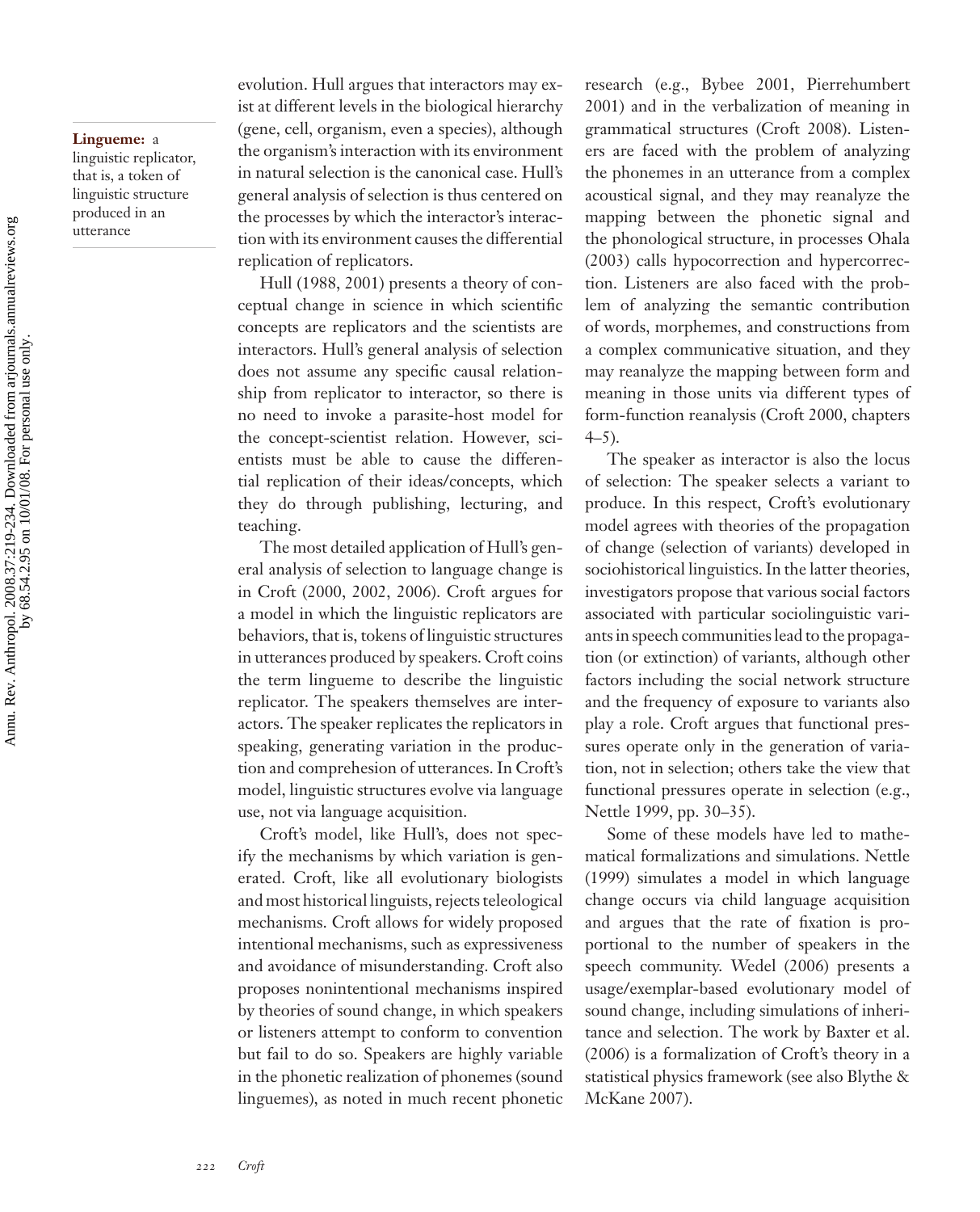The model developed in Baxter et al. (2006) shows that some types of selection mechanisms in language change (and other types of cultural evolution) may not exist as such in biological evolution. The classic selection mechanism is a type of replicator selection, that is, differential weighting of replicator variants (their fitness); in language change this is found in the differential social valuation of variants (compare Nettle 1999, pp. 29–30). In neutral evolution (genetic drift, not the same as linguistic drift), random fluctuations lead to change (Nettle 1999, pp. 16–17); these correspond to frequency effects in language change. In addition to these two mechanisms, there is neutral interactor selection, by which differences in the frequency of interaction with other interactors lead to differential replication. Neutral interactor selection corresponds to social network structure effects in language change (Milroy 1987); sexual selection may be an instance of neutral interactor selection in biological evolution. Finally, the model includes weighted interactor selection, in which differential weighting of the interactors with whom one interacts, independent of frequency of interaction, leads to differential replication. Weighted interactor selection is exemplified in the differential social valuation of different speakers; there is no obvious equivalent in biological evolution. Baxter et al. (2008) use their model and simulations based on it to argue that the New Zealand English variety could not have emerged by neutral evolution and neutral interactor selection alone.

Mufwene (2001, 2005) developed an evolutionary model for language change that is similar to Croft's. Mufwene focuses on two aspects of the evolutionary framework not discussed above. First, a language forms a population in the same way that a species does. Mufwene treats a language as a species, specifically a population of linguistic structures that exist in the minds of speakers in communities, because languages are variable, and their spread, extinction, and rates of change are dependent on speaker populations and not on the linguistic system per se. Mufwene follows the parasite-host model

for the relationship between a language and its speakers, but his focus is different from the memeticists. The memeticists argue that the linguistic concept (the parasite) uses the speaker (its host) to replicate itself, whereas Mufwene argues that the survival, spread, or extinction of a language is dependent on the survival, spread, or extinction of its host speakers.

The second aspect of evolution that Mufwene exploits is ecology. Languages, and the speakers on which they are dependent, are embedded in an environment, in particular a social environment but also the internal environment of the society and the linguistic varieties found in it. Mufwene uses his framework to analyze the development of creoles and the relationship between creoles and "normal" linguistic transmission. Mufwene argues that creoles emerge from the linguistic varieties available in the earliest stages of colonization, which in the case of European language–based creoles involve nonstandard varieties of the European language(s) and also nonnative European speakers (e.g., Irish nonnative speakers of English, Breton nonnative speakers of French) as well as nonnative speakers of African origin (as in American slave plantations) or indigenous nonnative speakers (as in the Pacific). The emerging creole is a result of natural selection of linguistic structures determined by the ecology of the social and economic situations of the early colonies. Mufwene argues that the emergence of creoles is not different in kind from "normal" language change, but only in degree—the same ecological model fits the development of the Romance languages from Vulgar Latin, for instance.

The emergence of theories of language change based on a generalized theory of evolutionary change is quite recent. Less systematic adaptations of evolutionary concepts in theories of language change continue to be made as well. Evolutionary, usage-based theories of language change are the strongest competitors to the innate-grammar, child-based theories of language change put forward by followers of Chomsky such as Lightfoot (2006).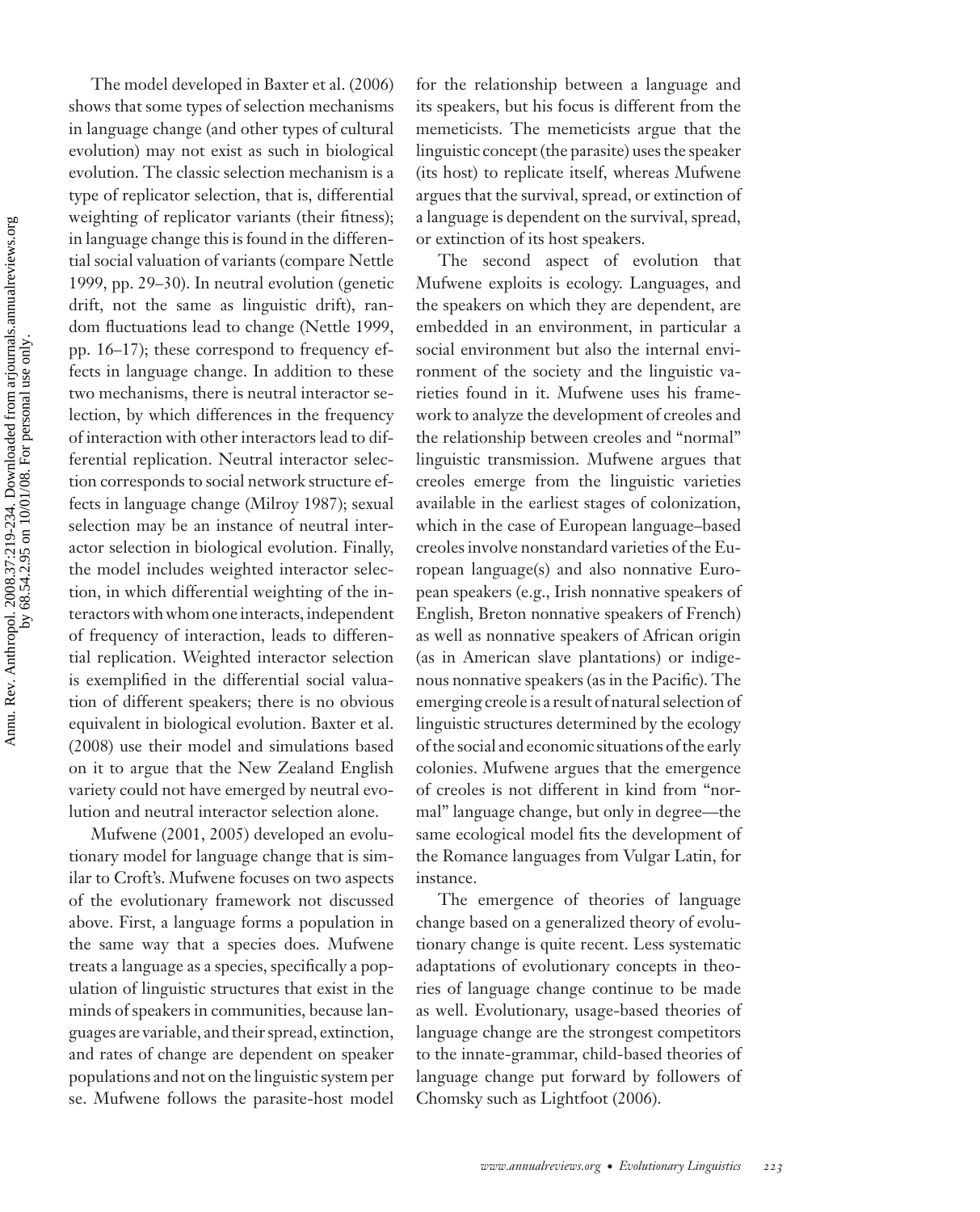#### **Comparative method:** the

traditional historical linguistic method by which sound correspondences are found among cognates and a protolanguage is reconstructed

#### **Cognate set:**

corresponding words in a set of languages that are presumed to have a common ancestor

#### **Sound**

**correspondence:** a systematic correspondence of sounds in the words in a cognate set

#### **PHYLOGENY RECONSTRUCTION AND GENETIC LINGUISTICS**

A major potential application of more practical methods from evolutionary biology to historical linguistics is in the area of genetic linguistics, in particular the establishment of language families and their subgroupings. This task parallels what evolutionary biologists call phylogeny reconstruction, the reconstruction of the presumed historical branching of ancestral populations into contemporary populations, of either species or smaller biological groups. Phylogeny reconstruction is accomplished by comparing phenotypic traits of organisms, particularly proteins, or sequences of nucleotides in mitochondrial or nuclear DNA. Breakthroughs in DNA sequencing and the development of mathematical algorithms and computing power to execute those algorithms have led to an explosion of research in phylogeny reconstruction, of which the most famous result is the African Eve hypothesis: that all humans are believed to be descended from an ancestral population in Africa some 100,000–150,000 years ago (Cann et al. 1987, Vigilant et al. 1991).

The connection between phylogeny and language history was made in a paper by Cavalli-Sforza et al. (1988), which attracted a tremendous amount of attention but whose linguistic assumptions were rejected by most linguists. Cavalli-Sforza et al. produce a phylogeny of human populations and compare it with a phylogeny of linguistic populations, that is, the major language families in the world. They note a high degree of congruence of the two phylogenies, suggesting that language spread and diversification have occurred primarily via migration and splitting of speech communities, at least in prehistory. Much of the controversy among linguists is due to the authors' use of language families such as Amerind, Eurasiatic/Nostratic, Altaic, Na-Dene, Austric, and Indo-Pacific, which are not generally accepted among historical lingusts.

One crucial difference between the biological and linguistic data in Cavalli-Sforza et al. is that the biological data have been analyzed quantitatively whereas the linguistic data have not. Since that time an increasing number of researchers have attempted to apply quantitative techniques to the problem of language families and have made other attempts to relate language diversification to prehistoric demography. The remainder of this review focuses on quantitative methods from evolutionary biology applied to comparative historical (genetic) linguistics; owing to topic and length considerations, quantitative methods from other fields are not discussed nor is research on the relationship between prehistoric demography and language families derived by traditional linguistic method.

#### **The Comparative Method and Phylogeny Reconstruction**

The comparative method is excellently summarized in the following passage from Ross & Durie (1996, p. 7):

The comparative method (in its strict sense) can be summarized as a set of instructions:

- 1. Determine on the strength of diagnostic evidence that a set of languages are genetically related, that is, that they constitute a "family."
- 2. Collect putative cognate sets for the family (both morphological paradigms and lexical items).
- 3. Work out the sound correspondences from the cognate sets, putting "irregular" cognate sets on one side.
- 4. Reconstruct the protolanguage of the family as follows:
	- a. Reconstruct the protophonology from the sound correspondences worked out in [step] 3, using conventional wisdom regarding the directions of sound changes.
	- b. Reconstruct protomorphemes (both morphological paradigms and lexical items) from the cognate sets collected in [step] 2, using the protophonology reconstructed in [step] 4a.
- 5. Establish innovations (phonological, lexical, semantic, morphological,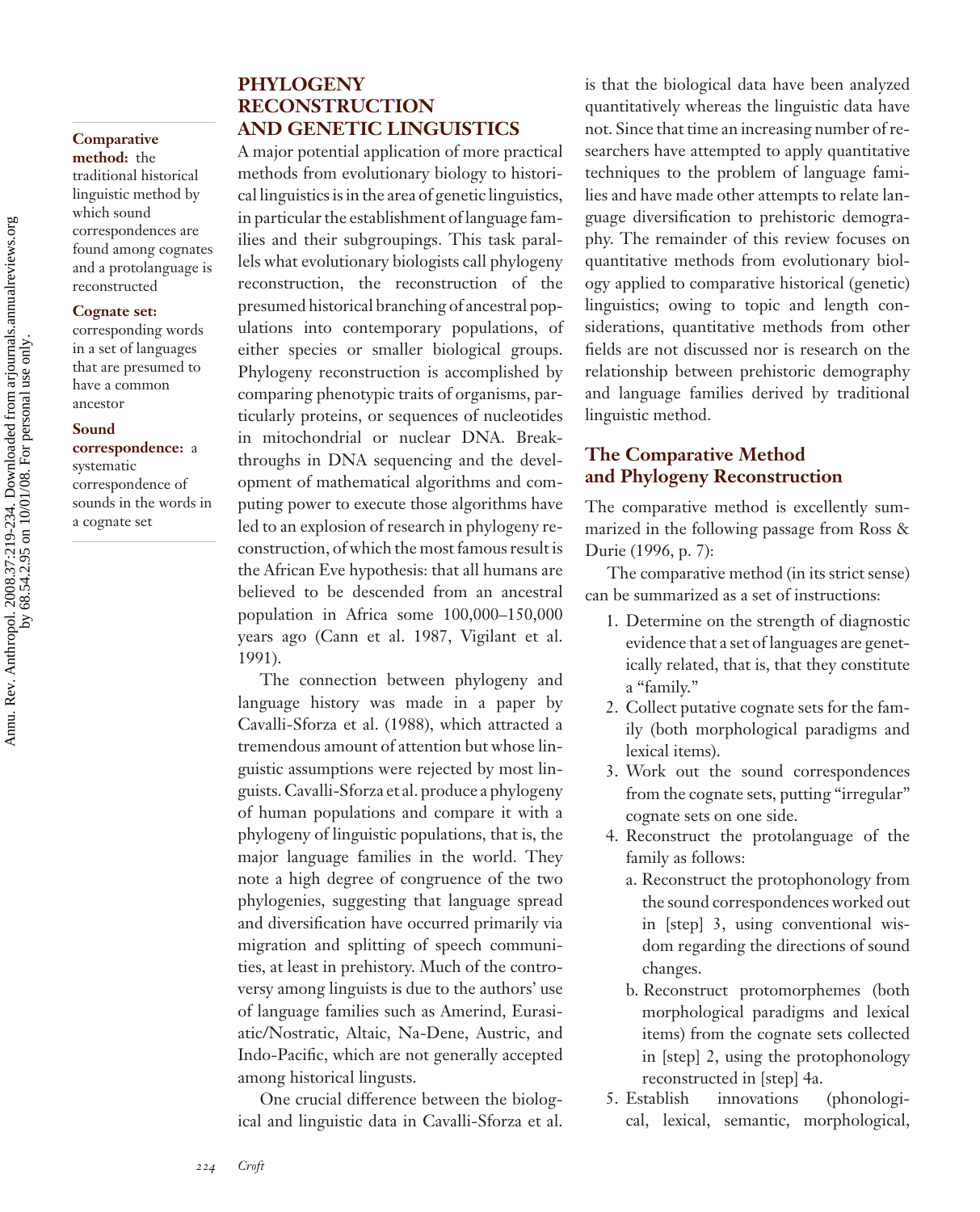morphosyntactic) shared by groups of languages within the family relative to the reconstructed protolanguage.

- 6. Tabulate the innovations established in [step] 5 to arrive at an internal classification of the family, a "family tree."
- 7. Construct an etymological dictionary, tracing borrowings, semantic change, and so forth, for the lexicon of the family (or of one language of the family).

Ross & Durie note that the steps in this process are iterated because they are clearly interrelated. For example, what counts as an innovation in sound change in a daughter language or languages depends on what is reconstructed as a protophoneme.

Major similarities exist between the comparative method and phylogeny reconstruction (Greenberg 1992 gives a detailed comparison; see also Lass 1997, chapters 3–4). First, the differentiation of languages and the differentiation of species are assumed to be largely treelike. Nevertheless, both biologists and linguists allow for the possibility of reticulation in phylogenetic trees, certainly for closely related species (hybridization) and languages (dialect mixture). Second, both biologists and historical linguists recognize the important diagnostic value of shared innovations (see steps 5–6 above). These fundamental similarities mean that the tree-building algorithms developed for biological phylogenies are built on the same principles as is historical linguistics and therefore should be applicable to reconstructing linguistic family trees, or language phylogenies.

A major difference between the two domains, however, is that in language, sound change leads the divergence of the phonological forms of words even though they are cognate. Cognate forms are not identical. In genetic comparison, "cognate" sequences of nucleotides are identical. One consequence of this difference is that almost all applications of phylogeny reconstruction algorithms from biology to historical linguistics have used as the input data (character traits) to the phylogeny re-

construction algorithm only lists of established cognates in accepted language families because cognates can be treated as identical. That is, the family tree (the subgrouping) is reconstructed on the basis of the presence versus absence of cognate forms for particular meanings in particular daughter languages. This approach represents a signficant loss of information, but many important issues in historical linguistics can nevertheless be placed in an evolutionary perspective even in this approach.

Some techniques from evolutionary biology are beginning to the applied to the problem of sound correspondence. In particular, techniques from DNA sequencing have been applied to the alignment problem. This is a problem rarely touched on in textbooks on the comparative method: aligning two forms to identify the corresponding sounds. This technique is not straightforward because phonemes may be inserted (epenthesis), deleted, merged, or transposed (metathesis); also, many words contain fossilized affixes that do not correspond with anything in their cognates in the other languages. Computational linguists have addressed the alignment problem for historical comparison, using techniques also found in biology (Covington 1996, 1998; Kessler 1995; Kondrak 2002, 2003; Nerbonne & Heeringa 1997; Oakes 2000). This research is based on minimizing edit distance (Levenshtein distance) between the strings being aligned. Kondrak notes that biologists are beginning to use probabilistic models such as Hidden Markov models and suggests this as a possible new technique to use in historical linguistics (Kondrak 2002, p. 23). Nevertheless, mathematical formalization of the identification of sound correspondences is presently in its infancy.

#### **Mathematical Techniques from Biology**

A wide array of techniques from phylogeny reconstruction in biology have been applied to historical linguistics, even given the limitation to cognate judgments that exists only in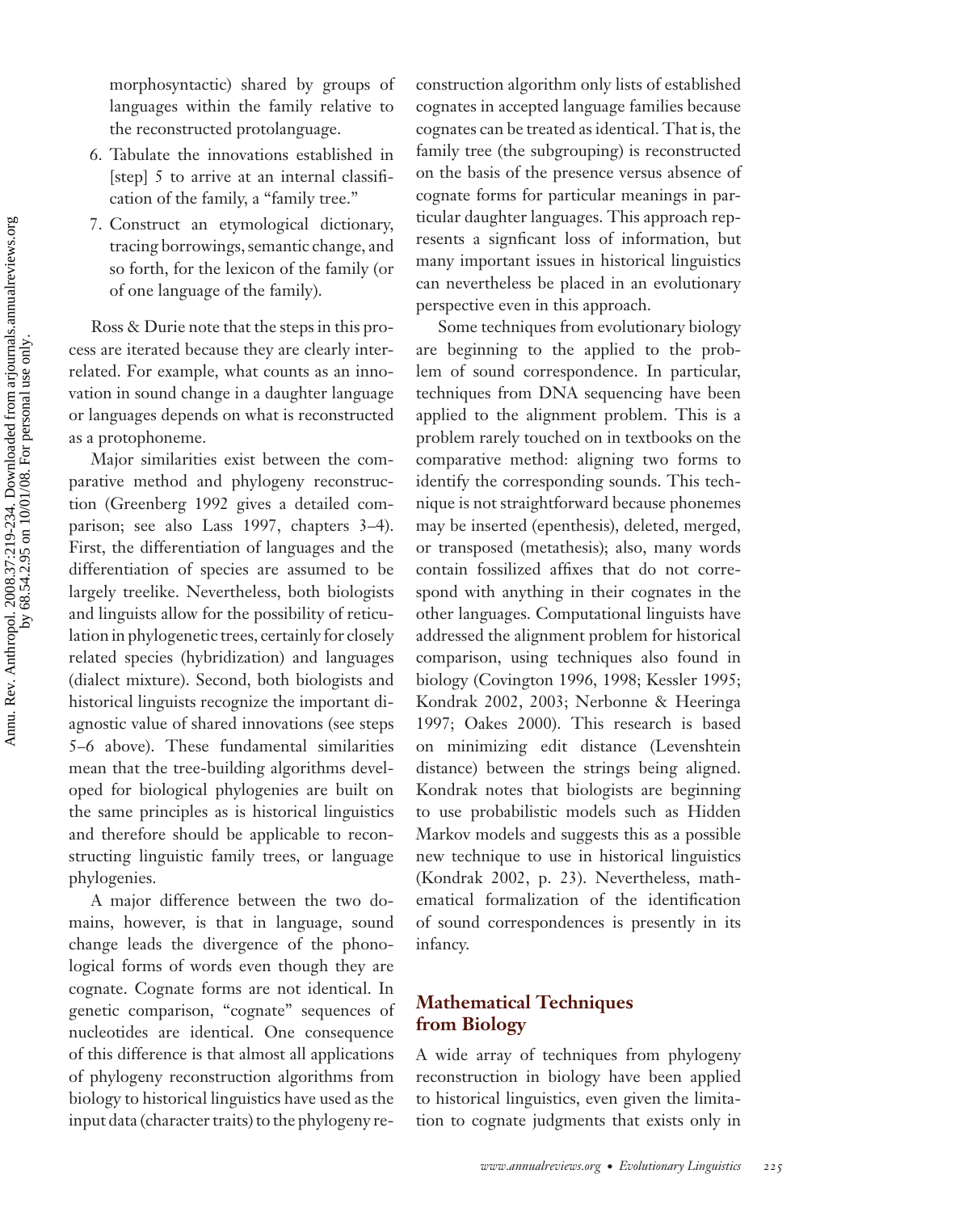established language families. This review can give only a broad qualitative description of some of the methods; the mathematics of the methods is described in various references (see also McMahon & McMahon 2003, 2006 for discussion of the methods from a comparative historical linguistics perspective).

Given a set of data such as cognate judgments among a set of genetically related languages, two common ways are used to construct phylogenies. Distance-based methods use an overall pairwise distance measurement between two languages. Historical linguistics has already used a distance-based method to measure the proportion of shared cognates: the lexicostatistical method. (Lexicostatistics has also been used when similar word forms are not known to be cognate; here we discuss only assumed cognacy.) Distance-based methods have the advantage of being computationally very fast. However, this method suffers from a number of defects (Atkinson & Gray 2005, p. 520; Gray & Atkinson 2003, p. 436). The distance measure loses the information about which word forms are cognate. Languages change at different rates (Bergsland & Vogt 1962, Blust 2000, Gray & Atkinson 2003). Individual word meanings also change at different rates (Greenberg 2005, pp. 108–11; Joos 1964; Kruskal et al. 1973; Pagel 2000; Pagel et al. 2007; Pagel & Meade 2006). Finally, borrowing can distort the distance between languages in ways that reflect contact, not common ancestry. However, all these problems can be overcome to some extent with newer phylogenetic techniques, briefly described in this and the following sections.

The loss of information in distance-based methods can be addressed by using characterbased methods. In character-based methods, particular cognate forms are used to compute the tree. Character-based methods are most closely associated with cladistics, which distinguishes shared innovations from shared retentions and uses only the former for constructing the tree (subgrouping). Two approaches have been used for determining the best fit of the tree to the data. In maximum parsimony, the algorithm minimizes the number of character state changes (in the case of cognate lists, minimizes the number of replacements of word forms). An alternative approach is the compatibility criterion, which minimizes the number of characters that must be assumed to have been innovated more than once. Indo-European trees have been constructed using both maximum parsimony (Rexová et al. 2003) and compatibility (Ringe et al. 2002).

Owing to the complexity of the data, any phylogeny reconstruction algorithm will produce large numbers of trees, measured according to the criteria used (e.g., maximum parsimony). In fact, the space of possible trees is often so large that heuristics must be used to identify the trees to be used in analysis. The traditional approach in both distance-based and character-based methods is to base the result on a set of optimal trees. A consensus tree is produced, typically using a majority rules strategy, which posits the nodes in the consensus tree that are found in at least half the input trees. The robustness of the nodes in the tree relative to the data is commonly tested with a bootstrapping technique (e.g., Holden et al. 2005, p. 60). In bootstrapping, the original data set is sampled with replacement (i.e., one is always sampling from the full original data set) until a new data set of the same size is produced. A pseudoreplicate tree is constructed for the new data set, and the process is repeated many times. The pseudoreplicate trees are compared with the original (consensus) tree, and the robustness of each node in the original tree is the percent of the pseudoreplicate trees that contain the node in question.

More recently, Bayesian methods have been applied to phylogeny reconstruction (Atkinson & Gray 2005, p. 521). In a Bayesian approach, one samples not just the most optimal trees produced, but all possible trees in proportion to their likelihood (Holden et al. 2005, pp. 60–62). Again, a consensus tree is produced from the sample. The proportion of trees with a particular node in the sample is equivalent to the Bayesian posterior probability of that node. A common method used to construct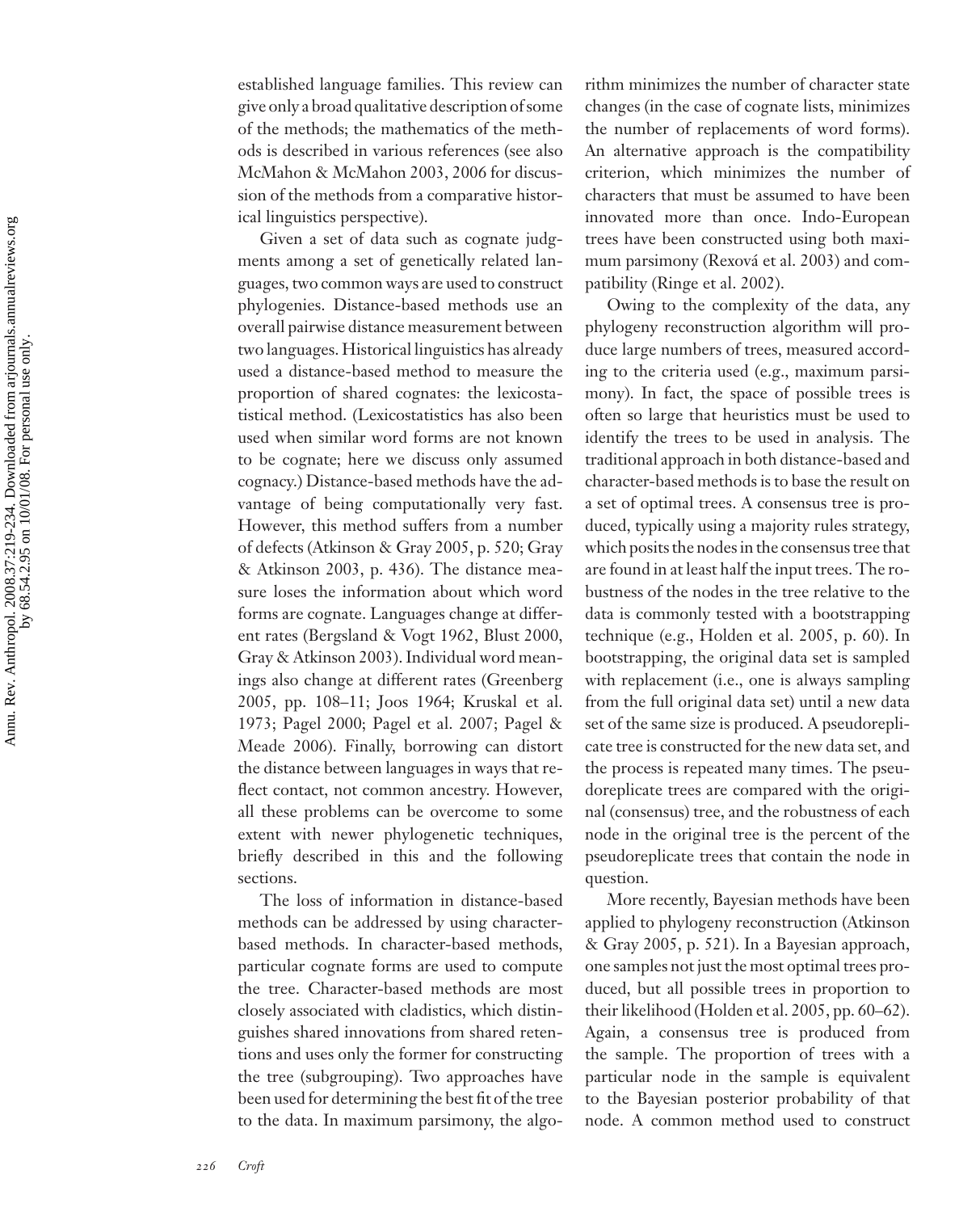the sample to model the posterior probability distribution of trees is a Markov chain Monte Carlo method (see, for example, Gray & Atkinson 2003, Pagel & Meade 2006). The Bantu languages have been classified using a distancebased method (Bastin et al. 1999), maximum parsimony (Holden 2002, Rexová et al. 2006), and Bayesian methods (Holden et al. 2005, p. 60; Rexová et al. 2006).

Two other facts about phylogeny reconstruction must be noted here. First, trees produced by the algorithms are unrooted: They show groupings but do not indicate which group is the most distant. Rooting is generally established by using an outgroup, a group that is agreed to be most distant from all other members of the data set. Second, the algorithms attempt to construct binary trees. The only way to identify multiple branching is through short binary branches and/or failure to construct statistically robust binary branching in part of the tree.

#### **Differentiating Chance Cognation and Borrowing from Cognates**

Step 1 in the comparative method, the identification of a set of languages as forming a language family, poses a basic problem. This selection cannot be done randomly because even with a small number of languages, the number of ways in which they can be classified quickly becomes astronomical (see, e.g., Greenberg 2005, p. 43). Yet most introductions to comparative linguistics assume that the investigator begins with a set of languages that are already related.

Nichols (1996) argues that a single diagnostic trait, or a small set of traits, is sufficient to identify a valid linguistic family, but there are serious statistical problems with this approach (see Kessler 2001, p. 32). It is difficult to find any other technique to identify language families apart from compelling similarities in form and meaning distributed across a set of words among a subset of languages under comparison. This technique is essentially Greenberg's method of multilateral comparison (see the

papers collected in Greenberg 2005). Multilateral comparison has often been misunderstood in the linguistic literature as if Greenberg intended it to replace the comparative method. In fact, he intended it only to be an approach to steps 1 and 2 of the comparative method (Greenberg 2001, p. 127). Step 1 is achieved only jointly with step 2: A set of languages forms a family because of the presence of similar form-meaning pairings that are concluded to be (putative) cognates.

The crucial problem, then, is to differentiate putative cognate forms—those that are phonetically and semantically similar most likely because of common ancestry—from forms in the data that are similar because of contact (borrowing), sound symbolism, or chance. Greenberg's primary contention is that the source of form-meaning similarities in a matrix of word meanings across languages can be fairly accurately determined from the distribution pattern of the form-meaning similarities in the matrix, as well as from phonological patterns in the form-meaning similarities (Greenberg 1957, p. 69; see also Greenberg 2005, chapter 2). Techniques from biology exploiting these distributional patterns can be applied to the problems of chance cognation and borrowing. (Sound symbolism is a fourth source of similarity, but the likelihood of sound symbolism is generally minimized by discounting or excluding meanings that are likely to be sound symbolic—i.e., by exploiting a characteristic distribution pattern across meanings.) This approach differs from the standard assumption among users of the comparative method, namely that only regular sound correspondences can be used to differentiate cognates from borrowing and chance resemblance; therefore, until the establishment of sound correspondences can be formalized, other approaches remain only tentative. Nevertheless, it appears that a considerable amount of information can be extracted from distributional patterns of form-meaning similarities, at least in the relatively shallow language families to which these biological phylogeny reconstruction techniques have been applied.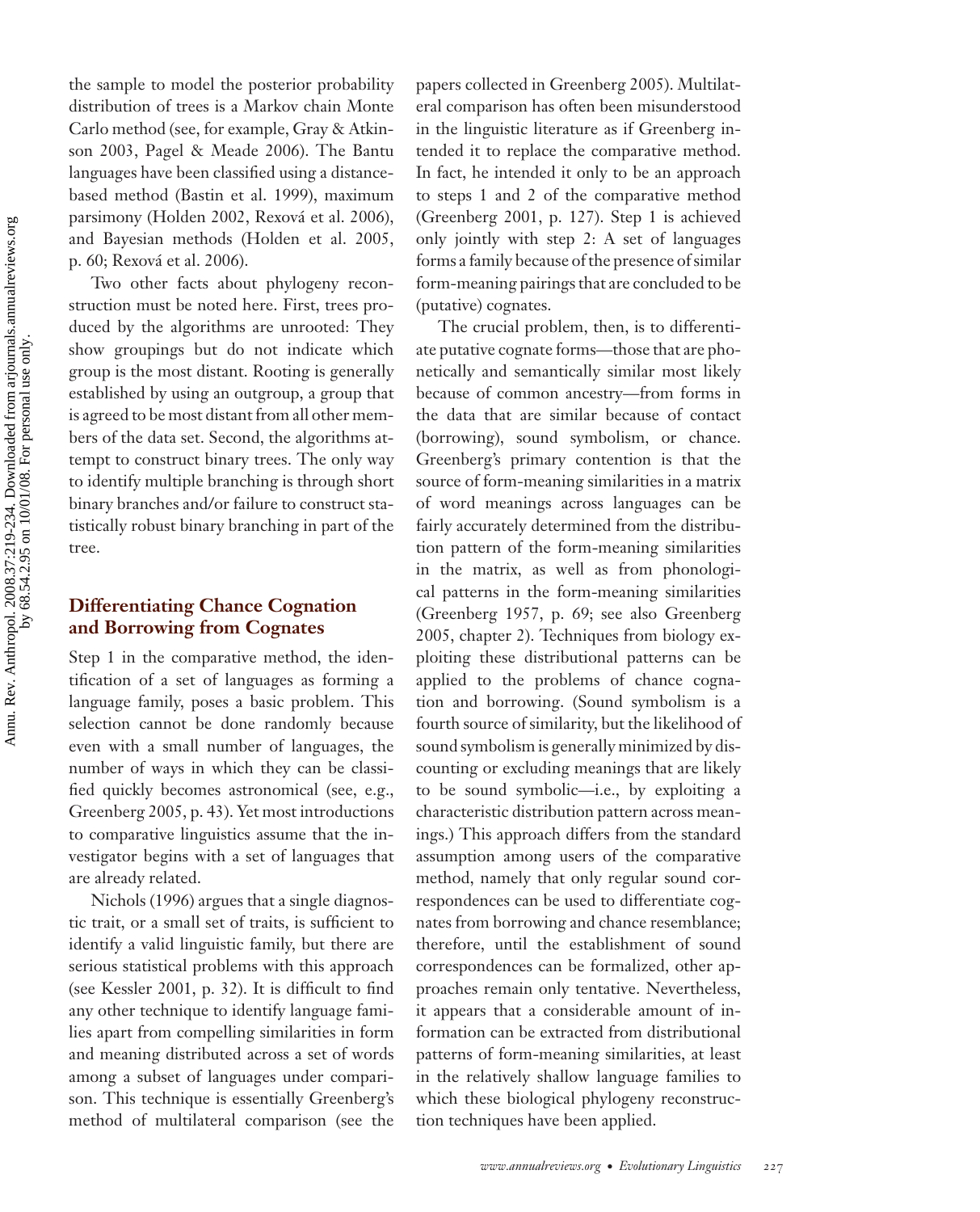Amu. Rev. Anthropol. 2008.37:219-234. Downloaded from arjournals.annualreviews.org<br>by 68.54.2.95 on 10/01/08. For personal use only. Annu. Rev. Anthropol. 2008.37:219-234. Downloaded from arjournals.annualreviews.org by 68.54.2.95 on 10/01/08. For personal use only.

The likelihood of similarity being due to chance is one that has attracted much attention in historical linguistics, but little can be concluded from the literature on it. Ringe (1992, 1993) and Greenberg & Ruhlen (1992) have proposed methods to evaluate chance cognation, but they are mathematically flawed (Baxter & Manaster Ramer 1996, Greenberg 1993, Kessler 2001, Manaster Ramer & Hitchcock 1996). A more promising approach for evaluating chance cognation is the permutation method, which is not specifically drawn from evolutionary biology (Baxter 1995; Baxter & Manaster Ramer 2000; Justeson & Stephens 1980; Kessler 2001; Oswalt 1970, 1991). The permutation method compares the proportion of form-meaning similarities in the observed data set to random permutations of the forms across the meanings to derive a probability that the observed form-meaning similarities could occur by chance. However, a result indicating that form-meaning similarities in the observed data set are not due to chance gives information only about the data set as a whole. It does not provide information about the validity of particular nodes in the tree. Bootstrapping or Bayesian posterior probabilities, however, can be used to address the chance cognation problem because both give a probability of the validity of each node (genetic grouping) in the tree. Of course, some form-meaning similarities may still be due to chance. The use of characterbased methods will provide hypotheses as to which characters (words) are not contributing to the building of the tree and therefore may be chance similarities.

The problem of differentiating borrowing from common ancestry has been addressed in two general ways. The first is to use techniques that assume the data to be treelike and treat anomalous similarities as derived from borrowing. Minett & Wang (2003) examine a distance-based method that compares branch lengths of the tree and lexical distances, but they found that it does not differentiate borrowing from cognates. However, a character-based method using maximum parsimony did allow inference of a likelihood of borrowing for characters (words) among the Chinese languages. Nevertheless, Wang & Minett (2005) formalize Hinnebusch's (1999) proposal that skewing in lexicostatistical percentages may indicate borrowing and suggest that this distance-based approach might be useful.

The second is to use techniques that allow reticulation, that is, they allow branches to rejoin, representing contact relations and creating phylogenetic networks instead of trees. Bryant et al. (2005) use these techniques to represent the conflicting signals of languages that have undergone significant contact. These techniques allow one to ask how treelike the data are, rather than assuming the data are treelike. Bryant et al. show that Indo-European is quite treelike, at least in its basic vocabulary; the same result is reached by Warnow et al. (2006; see also Holden & Gray 2006, discussed below). Ben Hamed (2005) and Ben Hamed & Wang (2006) show that network techniques applied to the complex relationships among dialect differentation, dialect continua, dialect contact, and diglossia in Chinese tend to correlate with known geographical, linguistic, and population history.

One problem with network techniques is that most historical linguists believe that there are few if any instances of true reticulation: One can identify the parent versus the source of contact, and even for so-called mixed languages, the contribution of the two is asymmetric in systematic ways (Croft 2003). Borrowing can be differentiated from common ancestry by the distribution of borrowings and their forms: For instance, some semantic categories are less likely to be borrowed, and borrowing often links the borrowing language to a single source language (e.g., Greenberg 1957, p. 71; 2005, p. 38). McMahon et al. (2005) use different weightings of more versus less stable vocabulary to evaluate the form-meaning resemblances between Quechuan and Aymaran.

Another important route to distinguishing cognates from borrowing is to model the process of word birth, cognate formation, homoplasy (independent convergence, e.g., by chance), borrowing, and word death and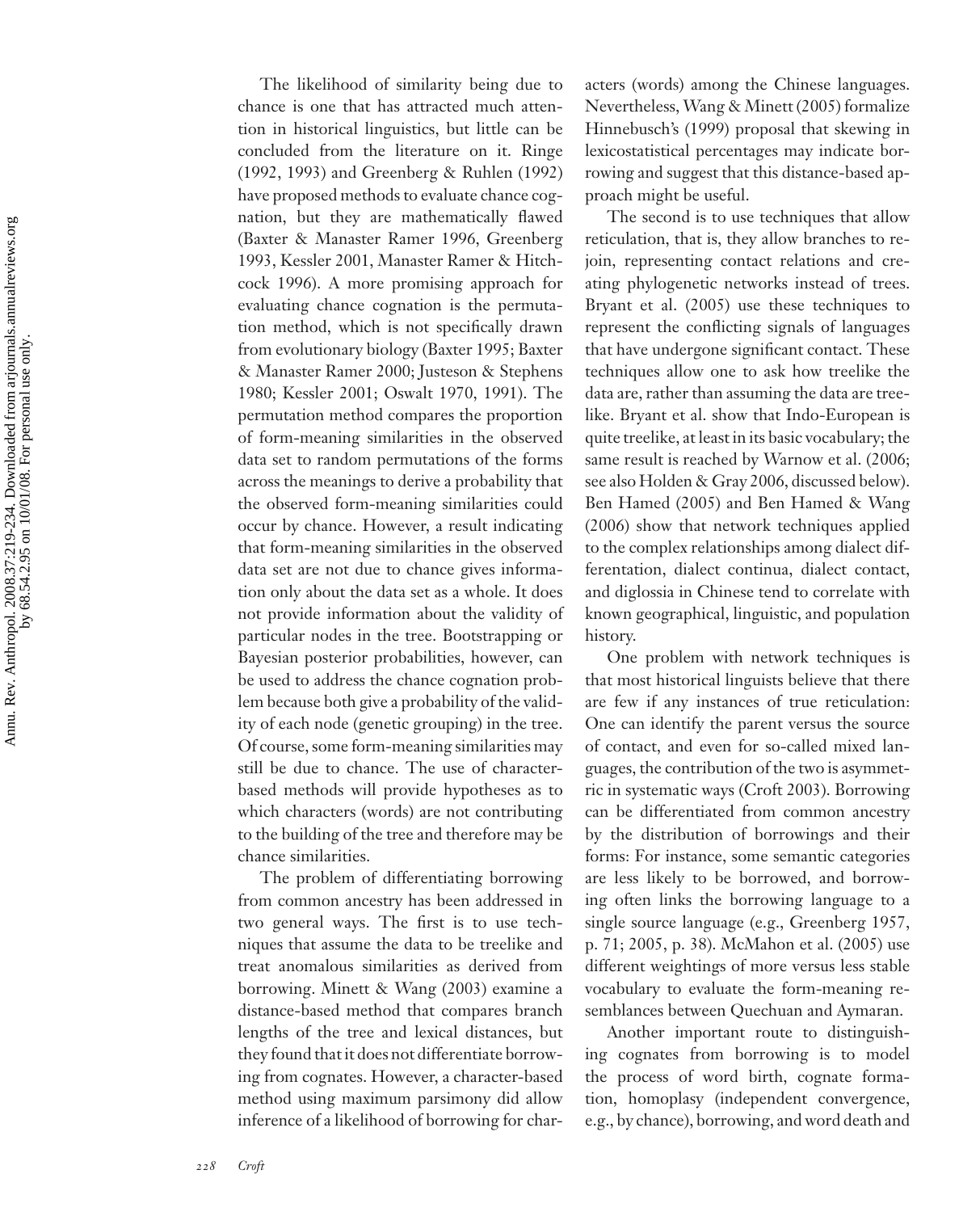compare the results of this model to that of actual language families. Two examples of models including all these processes are Warnow et al. (2006) and Nicholls & Gray (2006; see McMahon & McMahon 2003 for an earlier model that does not allow for homoplasy). Both of these models were used to refine a phylogeny of Indo-European (see below). Bryant (2006) constructs a model comparing radiation (and subsequent isolation) versus "network breaking" (dialect continua followed by gradual divergence) and compares it with linguistic data on Polynesian.

#### **Language Phylogeny and Human Prehistory**

The use of techniques from evolutionary biology in historical linguistics is quite new, and current results must be taken as tentative. The review concludes by mentioning some of the more interesting results that have emerged from these techniques. The most intensive work has been done on Indo-European, the most intensively studied language family, and Bantu and Austronesian, the largest present-day language families, which are nevertheless quite shallow.

Ringe et al. (2002) use not only lexical cognates but also morphological and phonological traits from 24 Indo-European languages (the most ancient members of their branches) and a character-based compatability algorithm to derive a phylogeny for Indo-European. Their best tree is rooted with Anatolian as the outgroup, on the (not universally accepted) assumption that Anatolian is the most distant branch. Their phylogeny provides evidence on the following controversial issues in Indo-European phylogeny: that Tocharian is the most distant branch after Anatolian, and that Balto-Slavic, Italo-Celtic, and Greco-Armenian are valid subgroups. The position of Albanian is unclear, and Germanic is problematic; Ringe et al. argue that an eastern Indo-European group later came into contact with western Indo-European. Nakhleh et al. (2005) use a model that includes the possibility of borrowing (see Warnow

et al. 2006) and argue that Germanic was likely in contact with Italic, Balto-Slavic, and possibly Greco-Armenian. Rexová et al. (2003) use maximum parsimony on the 200-word lists for 84 Indo-European languages from Dyen et al. (1992). They conclude that Germanic forms a clade (valid subgroup) with Italic, possibly Celtic, and very possibly Albanian and that there is an eastern satem group consisting of Balto-Slavic and Indo-Iranian. Gray & Atkinson (2003) used Bayesian methods allowing for unequal rates of change (inter alia) to construct a phylogeny and attribute a date and location for proto-Indo-European, specifically Anatolia around 9000 years ago (see also Atkinson & Gray 2006). Their tree treats Tocharian as the most distant branch after Anatolian and provides strong evidence for Balto-Slavic and weaker evidence for Germanic-Italic-Celtic. Atkinson et al. (2005) replicate their result using the data set from Ringe et al. (2002) (see above) and a stochastic-Dollo model of vocabulary evolution, which include the possibility of borrowing (see Nicholls & Gray 2006). Pagel & Meade (2005) use a Bayesian method on a smaller sample of Indo-European languages and use the tree to argue that the ancestral culture likely had monogamy and a dowry system, and shifts away from this system were first to polygyny and then to the absence of a dowry or presence of a bride-price.

Holden et al. (2005) compare a Bayesian phylogeny reconstruction of Bantu with Holden's (2002) maximum parsimony analysis. Both analyses agree that the northwest Bantu groups are most divergent, with the Bayesian analysis suggesting they are paraphyletic (i.e., they do not together form a valid taxon). The east, southeast, and southwest languages form a single clade, within which there is a clear East Bantu group. Holden et al. argue that the migration of the Bantu peoples follows the spread of farming into southern Africa. Rexová et al. (2006) perform maximum parsimony and Bayesian analyses of the same lexical data in combination with phonological and grammatical characters. They also find a single clade for the east, southeast, and southwest groups and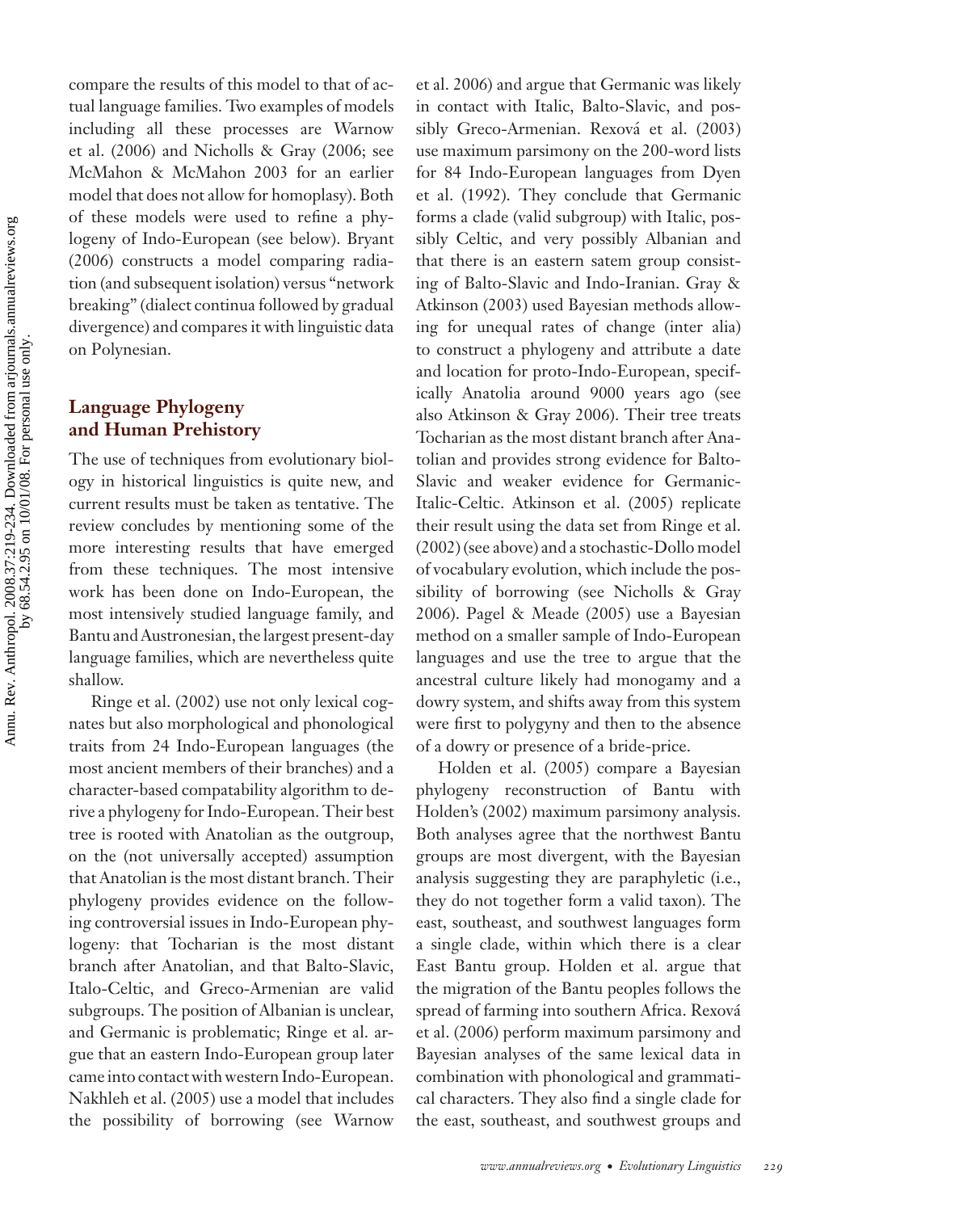conclude that there was a single migration from the equatorial rainforests to the areas south and east. Holden & Gray (2006) use network models to ascertain why the Bantu group is not treelike in certain respects. They conclude that West Bantu languages radiated rapidly but without much contact, whereas East Bantu and east Central Bantu languages appear to have had much contact leading to borrowing. Holden & Mace (2003, 2005) use the maximum parsimony tree to argue that matrilineal descent was lost as cattle were adopted in prehistoric southern Africa.

Gray & Jordan (2000) use a parsimony analysis on 77 Austronesian languages with 5185 lexical items from Blust's unpublished *Austronesian Comparative Dictionary* to argue that the structure of the language family is strongly treelike, with greatest diversity in Taiwan, and that this analysis supports the express train hypothesis of relatively rapid colonization of Oceania by the ancestral Austronesians. However, Greenhill & Gray (2005) show that applying bootstrapping to the original study demonstrates it is not that robust. They use Bayesian methods to construct a tree that fits more closely with the traditional historical linguistic analysis, which still places the origin in Taiwan but does not necessarily entail a rapid expansion across Oceania. A network analysis indicates that the major groups in Austronesian are treelike but that the deeper branchings are less treelike because of the lack of signal in the data set.

Dunn et al. (2005) use a maximum parsimony analysis of typological traits, rather than lexical traits, to construct phylogenies of Oceanic and Papuan languages of Island Melanesia. They compare their analysis to the phylogeny of the Oceanic languages in that area and find a high degree of corroboration. The Papuan languages in the area do not display much lexical resemblance, but Dunn et al. argue that the use of typological traits reveals a phylogeny that is apparently lost owing to lexical replacement. Typological traits are avoided in comparative linguistics because they have few possible values (and are thus highly prone to chance resemblance), they diffuse through contact relatively easily, their values are often not independent (e.g., they are linked by implicational universals), and their values are often externally (functionally) motivated (another source of convergence). Some of these issues are raised in a critique by Donohue & Wichmann (2007); see also the response by Dunn et al. (2007). Although the result from Dunn et al. (2005) is surprising to a historical linguist, it may be that a cluster of typological traits will provide more precision in classification than will individual traits; also some typological traits are quite stable and therefore may be useful indicators of phylogeny. However, Gray (2005) notes some weaknesses in the analysis from Dunn et al., and the use of typological traits in phylogeny reconstruction remains to be investigated further.

As with the employment of qualitative concepts from evolutionary biology in theories of language change, the application of quantitative methods from evolutionary biology to phylogeny reconstruction in comparative linguistics is in its infancy. The application to accepted language families using established cognates provides a new perspective on outstanding problems in those families and allows for a link to human prehistory. However, further progress in adapting methods to linguistic phenomena is required before they can be used confidently to investigate controversial or as yet undiscovered language families.

#### **DISCLOSURE STATEMENT**

The author is not aware of any biases that might be perceived as affecting the objectivity of this review.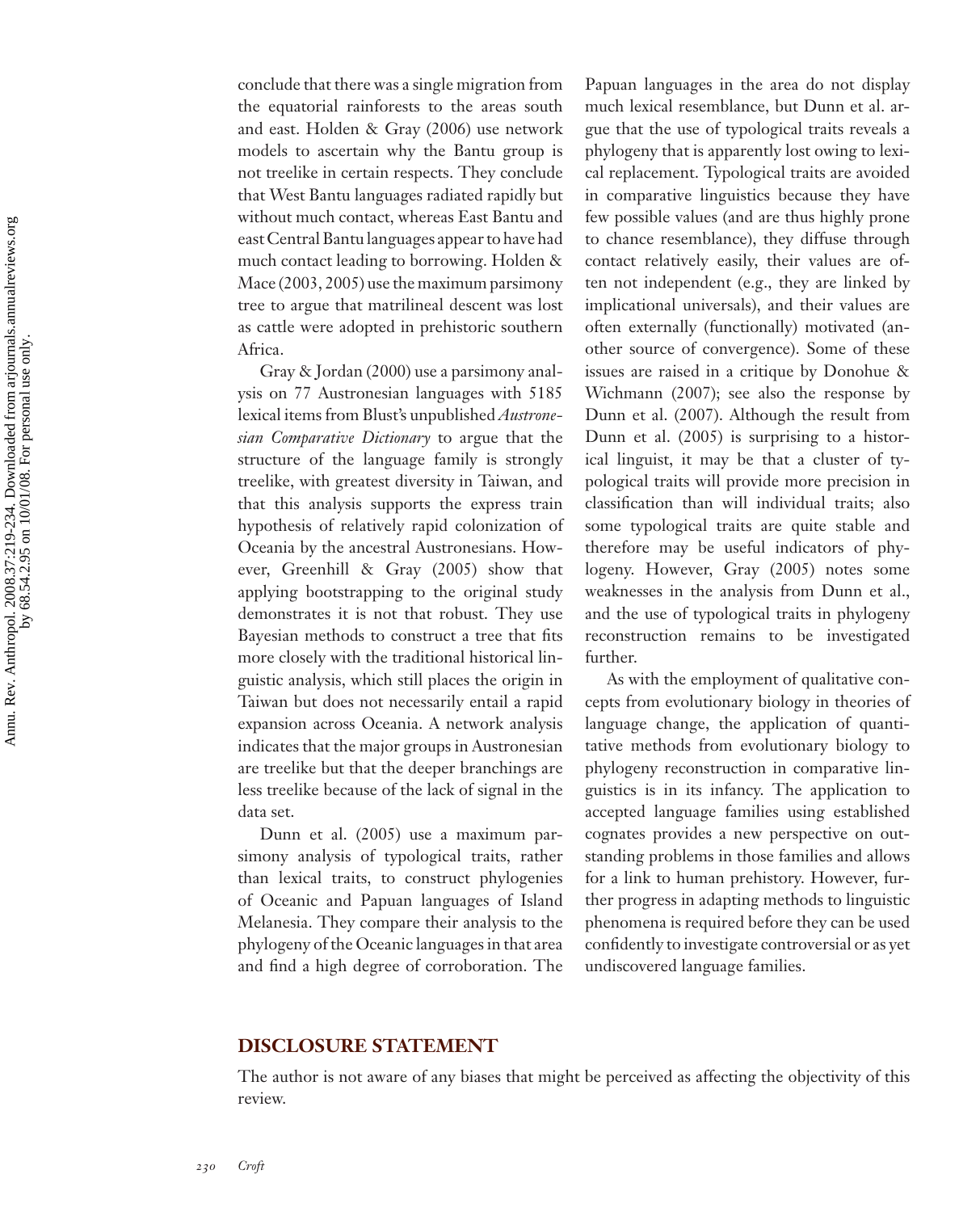#### **LITERATURE CITED**

- Atkinson QD, Gray RD. 2005. Curious parallels and curious connection: phylogenetic thinking in biology and historical linguistics. *Syst. Biol.* 54:513–26
- Atkinson QD, Gray RD. 2006. How old is the Indo-European family? Illumination or more moths to the flame? See Forster & Renfrew 2006, pp. 91–109
- Atkinson QD, Nicholls GK, Welch D, Gray RD. 2005. From words to dates: water into wine, mathemagic or phylogenetic inference? *Trans. Philol. Soc.* 103:193–219
- Bastin Y, Coupez A, Mann M. 1999. Continuity and divergence in the Bantu languages: perspectives from a lexicostatistic study. *Ann. Sci. Hum.* 162:315–17
- Baxter GJ, Blythe RA, Croft W, McKane AJ. 2006. Utterance selection model of linguistic change. *Phys. Rev. E* 73.046118
- Baxter GJ, Blythe RA, Croft W, McKane AJ. 2008. Modeling language change: an evaluation of Trudgill's theory of the emergence of New Zealand English. *Lang. Var. Change.* In press
- Baxter WH. 1995. "A stronger affinity...than could have been produced by accident": a probabilistic comparison of Old Chinese and Tibeto-Burman. In *The Ancestry of the Chinese Language*, J. Chin. Ling. Monogr. Ser. 8, ed. WSY Wang, pp. 1–39. Berkeley: Univ. Calif. Press
- Baxter WH, Manaster Ramer A. 1996. Review of Donald A. Ringe, Jr., *On Calculating the Factor of Chance in Language Comparison*. *Diachronica* 13:371–84
- Baxter WH, Manaster Ramer A. 2000. Beyond lumping and splitting: probabilistic issues in historical linguistics. See Renfrew et al. 2000, pp. 167–88
- Ben Hamed M. 2005. Neighbour-nets portray the Chinese dialect continuum and the linguistic legacy of China's demic history. *Proc. R. Soc. London B* 272:1015–22
- Ben Hamed M, Wang F. 2006. Stuck in the forest: trees, networks and Chinese dialects. *Diachronica* 23:29–60 Bergsland K, Vogt H. 1962. On the validity of glottochronology. *Curr. Anthropol.* 3:115–53
- Blackmore S. 1999. *The Meme Machine*. Oxford, UK: Oxford Univ. Press
- Blevins J. 2004. *Evolutionary Phonology: The Emergence of Sound Patterns*. Cambridge, MA: Cambridge Univ. Press
- Blust R. 2000. Why lexicostatistics doesn't work: the "universal constant" hypothesis and the Austronesian languages. See Renfrew et al. 2000, pp. 311–31
- Blythe RA, McKane AJ. 2007. Stochastic models of evolution in genetics, ecology and linguistics. *J. Stat. Mech.* 07-P07018
- Boyd R, Richerson PJ. 1985. *Culture and the Evolutionary Process*. Chicago, IL: Univ. Chicago Press
- Bryant D. 2006. Radiation and network breaking in Polynesian linguistics. See Forster & Renfrew 2006, pp. 111–18
- Bryant D, Filimon F, Gray RD. 2005. Untangling our past: languages, trees, splits and networks. See Mace et al. 2005, pp. 67–83
- Bybee JL. 2001. *Phonology and Language Use*. Cambridge, UK: Cambridge Univ. Press
- Cann RL, Stoneking M, Wilson AC. 1987. Mitochondrial DNA and human evolution. *Nature* 329:111–12
- Cavalli-Sforza LL, Feldman MW. 1981. *Cultural Transmission and Evolution: A Quantitative Approach*. Princeton, NJ: Princeton Univ. Press
- Cavalli-Sforza LL, Piazza A, Menozzi P, Mountain J. 1988. Reconstruction of human evolution: bringing together genetic, archaeological, and linguistic data. *Proc. Natl. Acad. Sci. USA* 85:6002–6
- Covington MA. 1996. An algorithm to align words for historical comparison. *Comp. Ling.* 22:481–96
- Covington MA. 1998. Alignment of multiple languages for historical comparison. *Proc. COLING-ACL'98: Annu. Meet Assoc. Comput. Ling., 36th, Montreal, Canada, and Int. Conf. Comput. Ling., 17th, Montreal, Canada*, pp. 275–80. Morristown: Assoc. Comput. Ling.
- Croft W. 2000. *Explaining Language Change: An Evolutionary Approach*. Harlow, Essex, UK: Longman
- Croft W. 2002. The Darwinization of linguistics. *Selection* 3:75–91
- Croft W. 2003. Mixed languages and acts of identity: an evolutionary approach. In *The Mixed Language Debate*, ed. Y Matras, P Bakker, pp. 41–72. Berlin: Mouton de Gruyter
- Croft W. 2006. The relevance of an evolutionary model to historical linguistics. In*Competing Models of Linguistic Change: Evolution and Beyond*, ed. O Nedergård Thomsen, pp. 91-132. Amsterdam: John Benjamins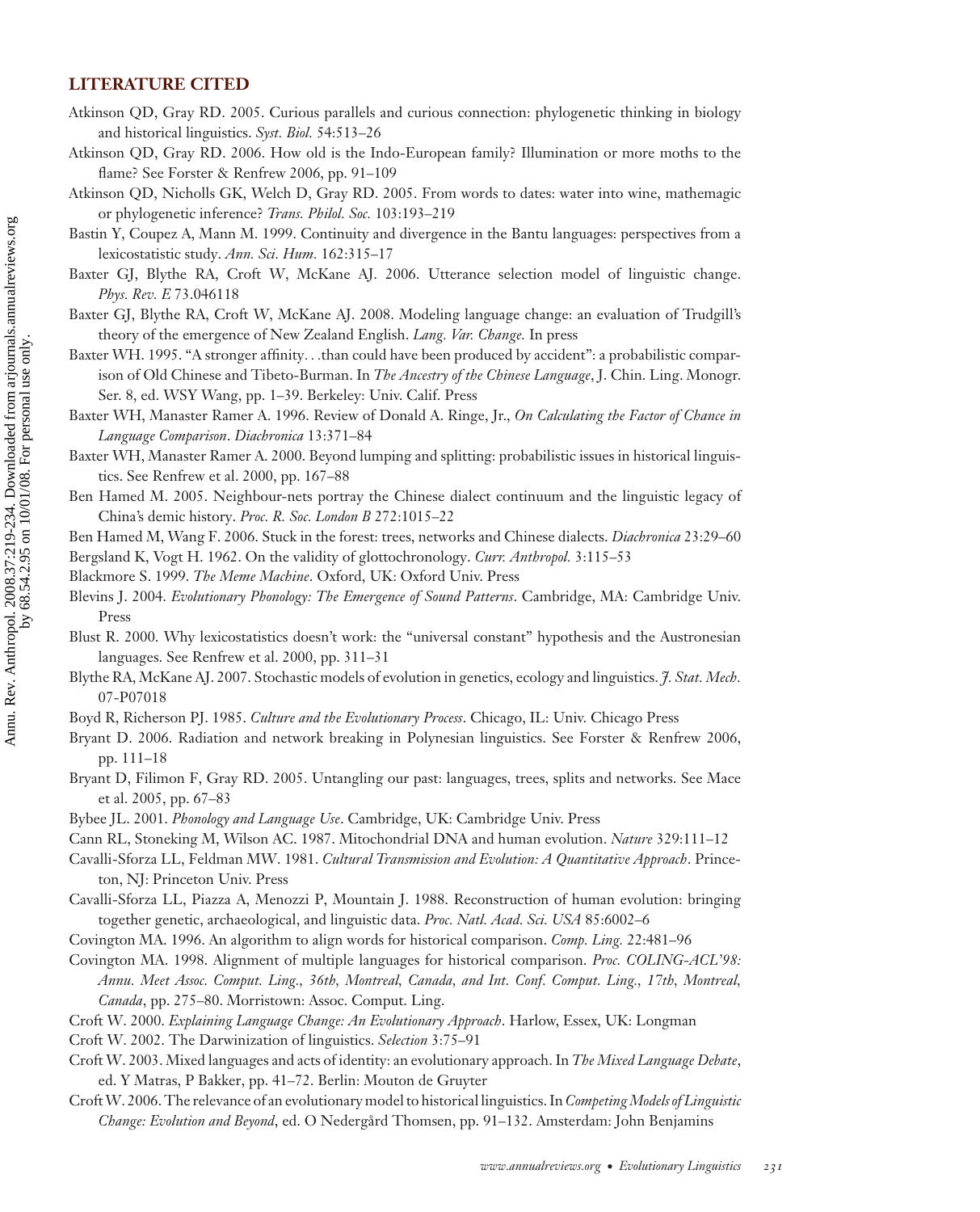Croft W. 2008. The origins of grammaticalization in the verbalization of experience. *Linguistics*. In press

Dawkins R. 1982. *The Extended Phenotype*. Oxford, UK: Freeman

- Dawkins R. 1989. *The Selfish Gene*. New York: Oxford Univ. Press. 2nd ed.
- Donohue M, Wichmann S. 2007. Typology and the linguistic macrohistory of Island Melanesia. *Ocean. Linguist.* 46:348–87
- Dunn M, Foley RA, Levinson SC, Reesink G, Terrill A. 2007. Statistical reasoning in the evaluation of typological diversity in Island Melanesia. *Ocean. Linguist.* 46:388–403
- Dunn M, Terrill A, Reesink G, Foley RA, Levinson SC. 2005. Structural phylogenetics and the reconstruction of ancient language history. *Science* 309:2072–75
- Durham WH. 1991. *Coevolution: Genes, Culture and Human Diversity*. Stanford, CA: Stanford Univ. Press
- Durie M, Ross M, eds. 1996. *The Comparative Method Reviewed: Regularity and Irregularity in Language Change*. Oxford, UK: Oxford Univ. Press
- Dyen I, Kruskal JB, Black P. 1992. An Indoeuropean classification: a lexicostatistical experiment. *Trans. Am. Philos. Soc.* 82:1–132
- Forster P, Renfrew C, eds. 2006. *Phylogenetic Methods and the Prehistory of Languages*. Cambridge, UK: McDonald Inst. Archaeol. Res.
- Gray RD. 2005. Pushing the time barrier in the quest for language roots. *Science* 309:2007–8
- Gray RD, Atkinson QD. 2003. Language-tree divergence times support the Anatolian theory of Indo-European origin. *Nature* 426:435–39
- Gray RD, Jordan FM. 2000. Language trees support the express-train sequence of Austronesian expansion. *Nature* 405:1052–55
- Greenberg JH. 1957. Language, diffusion and migration. In *Essays in Linguistics*, pp. 66–74. Chicago, IL: Univ. Chicago Press
- Greenberg JH. 1992. Preliminaries to a systematic comparison between biological and linguistic evolution. In *The Evolution of Human Languages*, ed. JA Hawkins, M Gell-Mann, pp. 139–58. Redwood City, CA: Addison Wesley
- Greenberg JH. 1993. Observations concerning Ringe's *Calculating the Factor of Chance in Language Comparison*. *Proc. Am. Philos. Soc.* 137:79–90
- Greenberg JH. 2001. The methods and purposes of linguistic genetic classification. *Lang. Linguist.* 2:111–36
- Greenberg JH. 2005. *Genetic Linguistics: Theory and Method*, ed. W Croft. Oxford, UK: Oxford Univ. Press
- Greenberg JH, Ruhlen M. 1992. Linguistic origins of Native Americans. *Sci. Am.* 267(5):94–99
- Greenhill SJ, Gray RD. 2005. Testing population dispersal hypotheses: Pacific settlement, phylogenetic trees and Austronesian languages. See Mace et al. 2005, pp. 31–52
- Hinnebusch TJ. 1999. Contact and lexicostatics in comparative Bantu studies. In *Bantu Historical Linguistics: Theoretical and Empirical Perspectives*, ed. J-M Hombert, LM Hyman, pp. 173–205. Stanford, CA: Cent. Study Lang. Inf.
- Holden CJ. 2002. Bantu language trees reflect the spread of farming across sub-Saharan Africa: a maximumparsimony analysis. *Proc. R. Soc. London Ser. B* 269:793–99
- Holden CJ, Gray RD. 2006. Rapid radiation, borrowing and dialect continua in the Bantu languages. See Forster & Renfrew 2006, pp. 19–31
- Holden CJ, Mace R. 2003. Spread of cattle led to the loss of matrilineal descent in Africa: a coevolutionary analysis. *Proc. R. Soc. London Ser. B* 270:2425–33
- Holden CJ, Mace R. 2005. "The cow is the enemy of matriliny": using phylogenetic methods to investigate cultural evolution in Africa. See Mace et al. 2005, pp. 217–34
- Holden CJ, Meade A, Pagel M. 2005. Comparison of maximum parsimony and Bayesian Bantu language trees. See Mace et al. 2005, pp. 53–65
- Hull DL. 1988. *Science as a Process: An Evolutionary Account of the Social and Conceptual Development of Science*. Chicago, IL: Univ. Chicago Press
- Hull DL. 2001. *Science and Selection: Essays on Biological Evolution and the Philosophy of Science*. Cambridge, UK: Cambridge Univ. Press
- Joos M. 1964. Glottochronology with retention rate homogeneity. *Proc. Int. Congr. Linguist.*, *9th, Cambridge, Mass.*, ed. HG Lunt, p. 237. The Hague: Mouton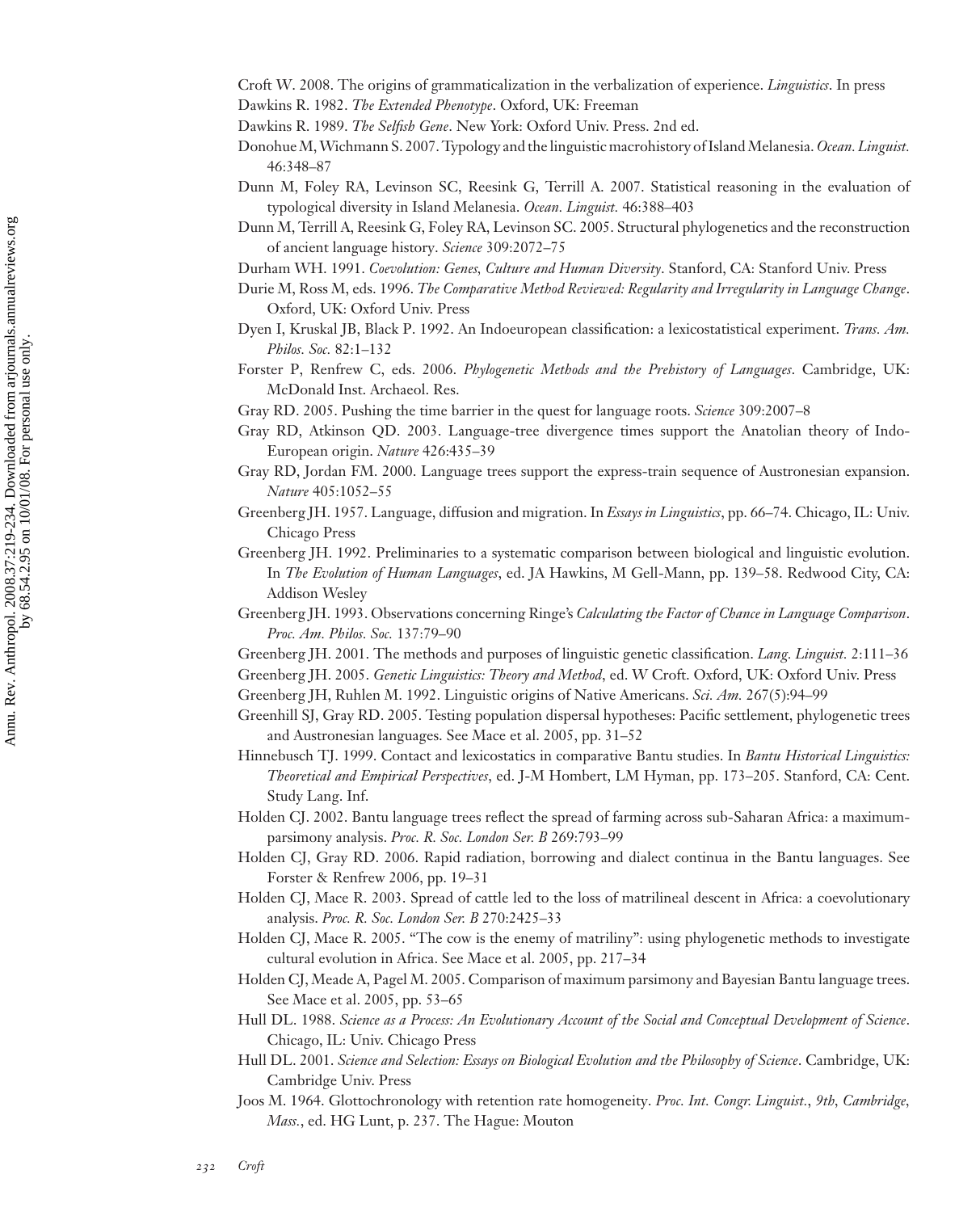- Amu. Rev. Anthropol. 2008.37:219-234. Downloaded from arjournals.annualreviews.org<br>by 68.54.2.95 on 10/01/08. For personal use only. Annu. Rev. Anthropol. 2008.37:219-234. Downloaded from arjournals.annualreviews.org by 68.54.2.95 on 10/01/08. For personal use only.
- Justeson JS, Stephens LD. 1980. Change cognation: a probabilistic model and decision procedure for historical inference. *Pap. Int. Conf. Hist. Linguist.*, *4th*, *Stanford, Calif.*, ed. EC Traugott, R LaBrum, S Shepherd, pp. 37–46. Amsterdam: John Benjamins
- Kessler B. 1995. Computational dialectology in Irish Gaelic. *Proc. EACL-95: Conf. Eur. Chapter Assoc. Comput. Linguist.*, *6th, Dublin, Ireland*, pp. 60–67. San Francisco: Morgan Kaufman
- Kessler B. 2001. *The Significance of Word Lists*. Stanford, CA: Cent. Study Lang. Inf.
- Kondrak G. 2002. *Algorithms for language reconstruction*. PhD thesis, Univ. Tor. **http://www.cs.ualberta. ca/***∼***kondrak**
- Kondrak G. 2003. Phonetic alignment and similarity. *Comput. Hum.* 37:273–91
- Kruskal JB, Dyen I, Black P. 1973. Some results from the vocabulary method of reconstructing language trees. In *Lexicostatistics in Genetic Linguistics*, ed. I Dyen, pp. 30–55. The Hague: Mouton
- Lass R. 1990. How to do things with junk: exaptation in language change. *J. Linguist.* 26:79–102
- Lass R. 1997. *Historical Linguistics and Language Change*. Cambridge, UK: Cambridge Univ. Press
- Lightfoot DW. 2006. *How Languages Emerge*. Cambridge, UK: Cambridge Univ. Press
- Mace R, Holden CJ, Shennan S, eds. 2005. *The Evolution of Cultural Diversity: A Phylogenetic Approach*. London: UCL Press
- Manaster Ramer A, Hitchcock C. 1996. Glass houses: Greenberg, Ringe, and the mathematics of comparative linguistics. *Anthropol. Linguist.* 38:601–19
- McMahon AMS, Heggarty P, McMahon R, Slaska N. 2005. Swadesh sublists and the benefits of borrowing: an Andean case study. *Trans. Philol. Soc.* 103:147–70
- McMahon AMS, McMahon R. 2003. Finding families: quantitative methods in language classification. *Trans. Philol. Soc.* 101:7–55
- McMahon AMS, McMahon R. 2006. *Language Classification by Numbers*. Oxford, UK: Oxford Univ. Press
- Milroy L. 1987. *Language and Social Networks*. Oxford: Basil Blackwell. 2nd ed.
- Minett JW, Wang WS-Y. 2003. On detecting borrowing: distance-based and character-based approaches. *Diachronica* 20:289–330
- Mufwene S. 2001. *The Ecology of Language Evolution*. Cambridge, UK: Cambridge Univ. Press
- Mufwene S. 2005. *Cr´eole, Ecologie Sociale, ´ Evolution Linguistique ´* . Paris: L'Harmattan
- Nakhleh L, Ringe DJ Jr, Warnow T. 2005. Perfect phylogenetic networks: a new methodology for reconstructing the evolutionary history of natural languages. *Language* 81:382–420
- Nerbonne J, Heeringa W. 1997. Measuring dialect distance phonetically. *Proc. SIGPHON-97: Meet. ACL Spec. Interest Group Comput. Phonol., 3rd, Madrid, Spain*. **http://www.cogsci.ed.ac.uk/sigphon**
- Nettle D. 1999. *Linguistic Diversity*. Oxford, UK: Oxford Univ. Press
- Nicholls GK, Gray RD. 2006. Quantifying uncertainty in a stochastic model of vocabulary evolution. See Forster & Renfrew 2006, pp. 161–71
- Nichols J. 1996. The comparative method as heuristic. See Durie & Ross 1996, pp. 39–89
- Oakes MP. 2000. Computer estimation of vocabulary in protolanguage from word lists in four daughter languages. *J. Quant. Linguist.* 7:233–43
- Ohala JJ. 2003. Phonetics and historical phonology. In *Handbook of Historical Linguistics*, ed. B Joseph, R Janda, pp. 669–86. Oxford, UK: Blackwell
- Oswalt RL. 1970. The detection of remote linguistic relationships. *Comp. Stud. Hum. Verbal Behav.* 3:117–29
- Oswalt RL. 1991. A method for assessing distant linguistic relationships. In *Sprung from Some Common Source: Investigations into the Prehistory of Languages*, ed. SM Lamb, ED Mitchell, pp. 389–404. Stanford, CA: Stanford Univ. Press
- Pagel M. 2000. Maximum-likelihood models for glottochronology and for reconstructing linguistic phylogenies. See Renfrew et al. 2000, pp. 189–207
- Pagel M, Atkinson QD, Meade A. 2007. Frequency of word-use predicts rates of lexical evolution throughout Indo-European history. *Nature* 449:717–20
- Pagel M, Meade A. 2005. Bayesian estimation of correlated evolution across cultures: a case study of marriage systems and wealth transfer at marriage. See Mace et al. 2005, pp. 235–56
- Pagel M, Meade A. 2006. Estimating rates of lexical replacement on phylogenetic trees of languages. See Forster & Renfrew 2006, pp. 173–82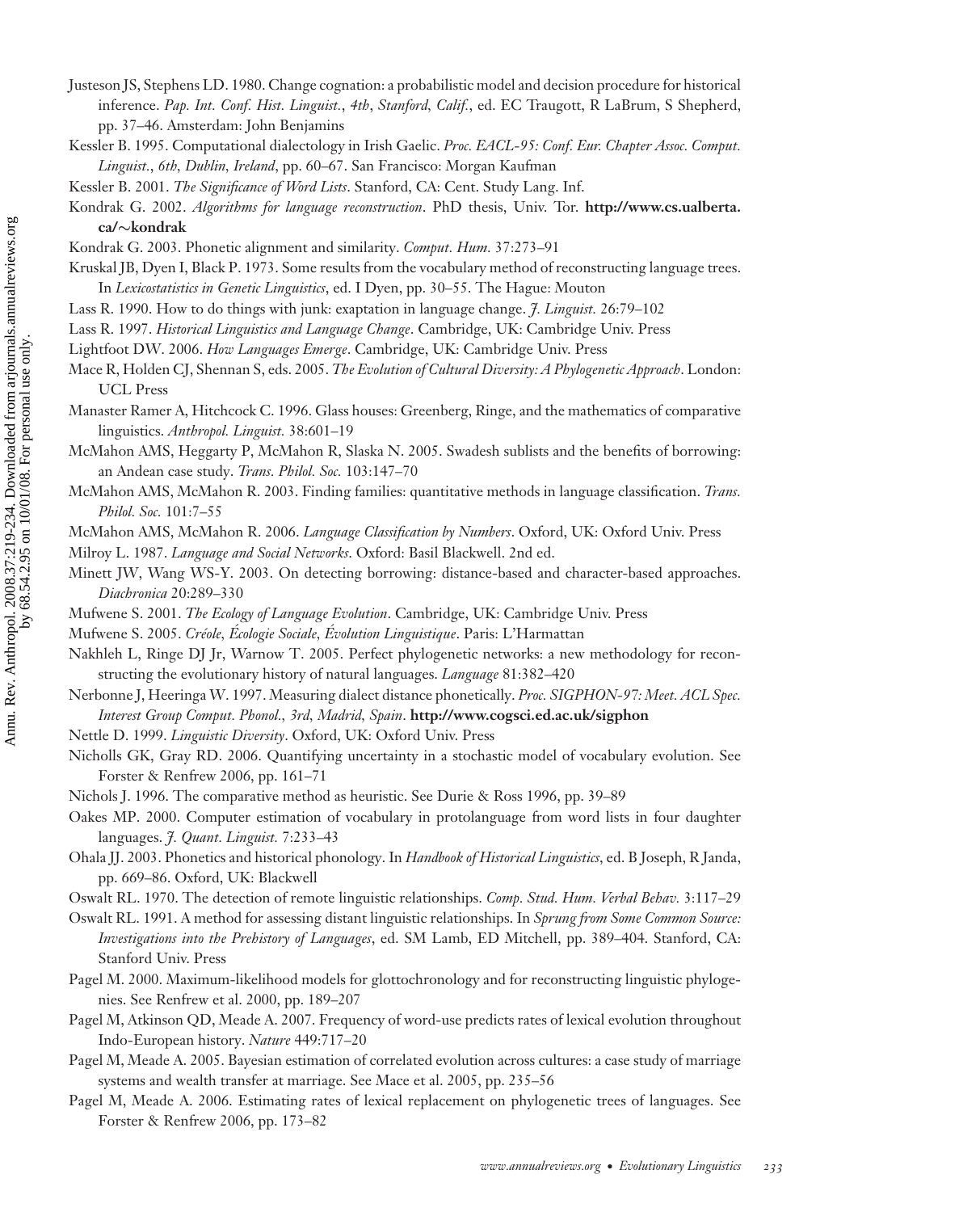- Pierrehumbert JB. 2001. Exemplar dynamics: word frequency, lenition and contrast. In *Frequency and Emergence in Grammar*, ed. JL Bybee, P Hopper, pp. 137–57. Amsterdam: John Benjamins
- Renfrew C, McMahon AMS, Trask RL, eds. 2000. *Time Depth in Historical Linguistics*. Cambridge, UK: McDonald Inst. Archaeol. Res.
- Rexova K, Bastin Y, Frynta D. 2006. Cladistic analysis of Bantu languages: a new tree based on combined ´ lexical and grammatical data. *Naturwissenschaften* 93:189–94
- Rexova K, Frynta D, Zrzavy J. 2003. Cladistic analysis of languages: Indo-European classification based on ´ lexicostatistical data. *Cladistics* 19:120–27
- Richerson PJ, Boyd R. 2005. *Not By Genes Alone: How Culture Transformed Human Evolution*. Chicago, IL: Univ. Chicago Press
- Ringe DA Jr, Warnow T, Taylor A. 2002. Indo-European and computational cladistics. *Trans. Philol. Soc.* 100:59–129
- Ringe DA Jr. 1992. *On Calculating the Factor of Chance in Language Comparison*. Trans. Am. Philos. Soc. Vol. 82, Part 1. Philadelphia: Am. Philos. Soc.
- Ringe DA Jr. 1993. A reply to Professor Greenberg. *Proc. Am. Philos. Soc.* 137:91–109
- Ritt N. 2004. *Selfish Sounds and Linguistic Evolution: A Darwinian Approach to Language Change*. Cambridge, UK: Cambridge Univ. Press
- Ross M, Durie M. 1996. Introduction. See Durie & Ross 1996, pp. 3–38
- Vigilant L, Stoneking M, Harpending H, Hawkes R, Wilson AC. 1991. African populations and the evolution of human mitochondrial DNA. *Science* 253:1503–7
- Wang WS-Y, Minett JW. 2005. Vertical and horizontal transmission in language evolution. *Trans. Philol. Soc.* 103:121–46
- Warnow T, Evans SN, Ringe DA Jr, Nakhleh L. 2006. A stochastic model of language evolution that incorporates homoplasy and borrowing. See Forster & Renfrew 2006, pp. 75–87
- Wedel A. 2006. Exemplar models, evolution and language change. *Linguist. Rev.* 23:247–74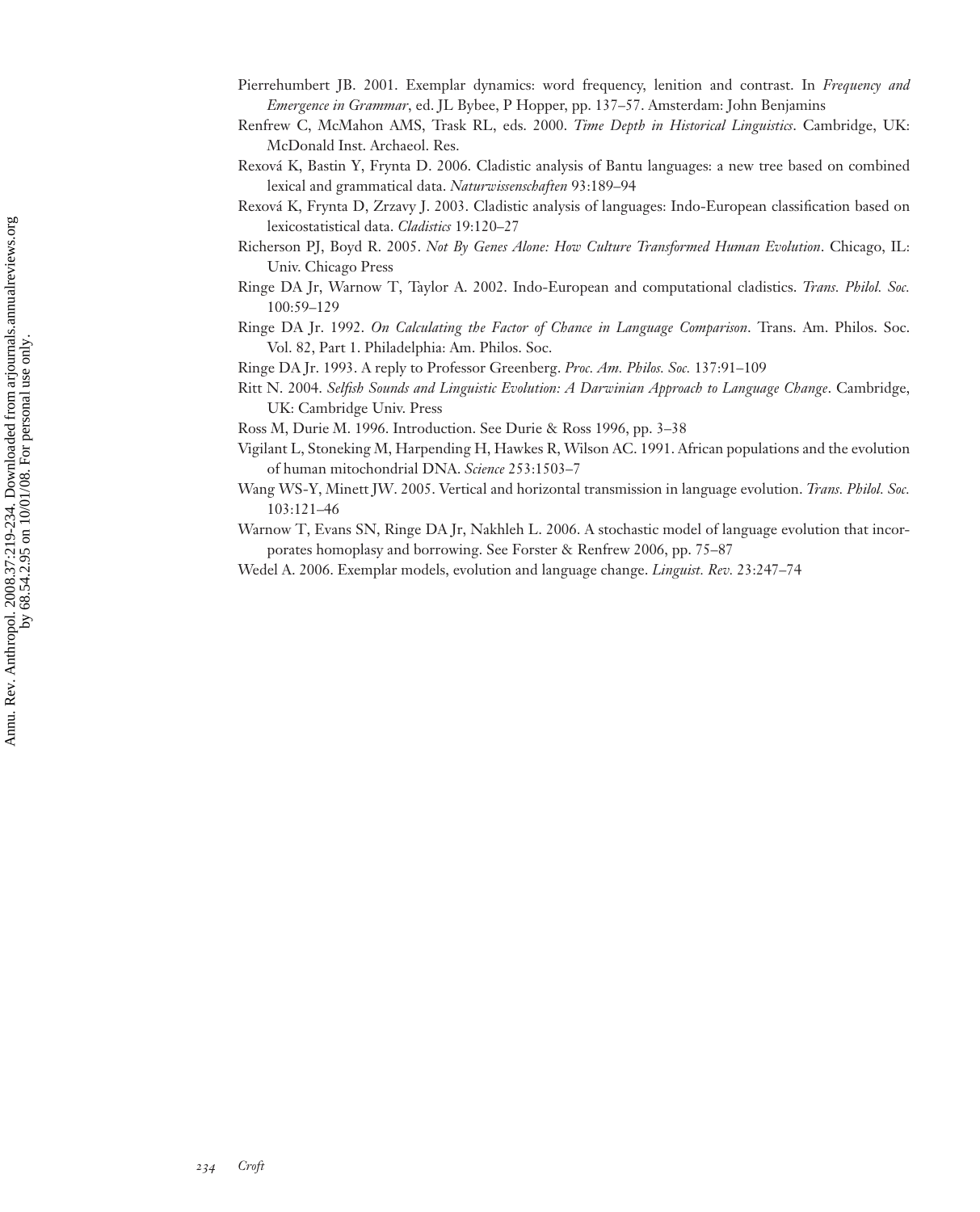# $\mathbf{\hat{R}}$

**Annual Review of Anthropology**

# Contents Volume 37, 2008

# Annu. Rev. Anthropol. 2008.37:219-234. Downloaded from arjournals.annualreviews.org<br>by 68.54.2.95 on 10/01/08. For personal use only. Annu. Rev. Anthropol. 2008.37:219-234. Downloaded from arjournals.annualreviews.org by 68.54.2.95 on 10/01/08. For personal use only.

## **Prefatory Chapter**

| The Human Brain Evolving: A Personal Retrospective                                                      |  |
|---------------------------------------------------------------------------------------------------------|--|
| Archaeology                                                                                             |  |
| <b>Evolution</b> in Archaeology                                                                         |  |
| The Archaeology of Childhood                                                                            |  |
| The Archaeological Evidence for Social Evolution                                                        |  |
| Sexuality Studies in Archaeology                                                                        |  |
| <b>Biological Anthropology</b>                                                                          |  |
| The Effects of Kin on Primate Life Histories                                                            |  |
| Evolutionary Models of Women's Reproductive Functioning                                                 |  |
| Detecting the Genetic Signature of Natural Selection in Human<br>Populations: Models, Methods, and Data |  |
| <b>Linguistics and Communicative Practices</b>                                                          |  |
| Linguistic Anthropology of Education                                                                    |  |
| A Historical Appraisal of Clicks: A Linguistic and Genetic Population<br>Perspective                    |  |

*vii*